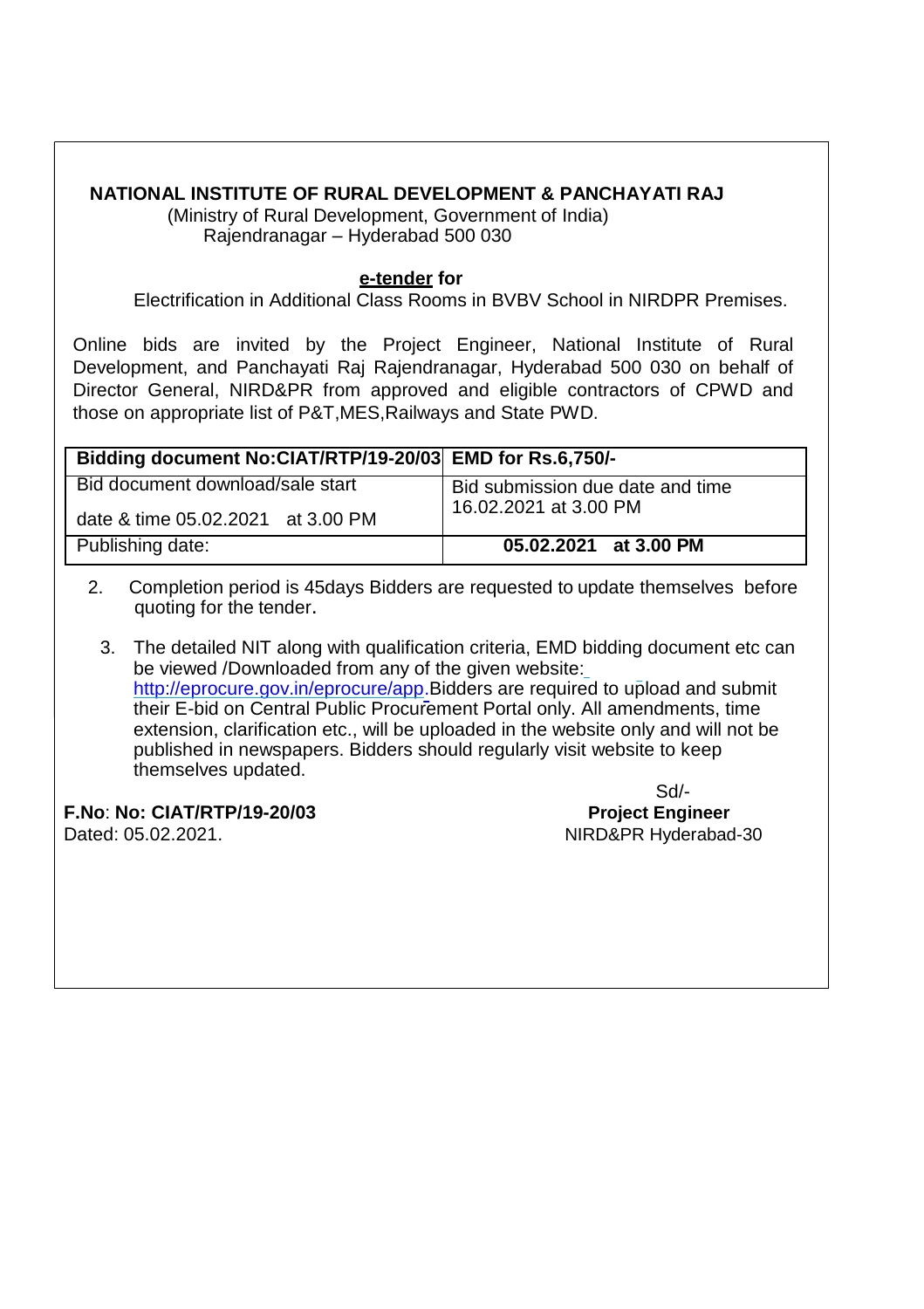## **NATIONAL INSTITUTE OF RURAL DEVELOPMENT & PANCHAYATI RAJ**

(Ministry of Rural Development, Government of India) Rajendranagar – Hyderabad 500 030

Online bids are invited under stage two bid systems for the "**Electrification in Additional Class Rooms in BVBV School in NIRDPR Premises"**

Tender documents may be downloaded from NIRD&PR website [http://eprocure.gov.in/eprocure/app.as](http://eprocure.gov.in/eprocure/app)per the schedule as given in Critical date sheet as under

**CRITICAL DATE SHEET**

| <u>URIIIUAL DATE SHEET</u>                |                       |
|-------------------------------------------|-----------------------|
| <b>Published date</b>                     | 05.02.2021 at 3.00 PM |
| Bid document download/ sale start<br>date | 05.02.2021 at 3.00 PM |
| <b>Clarification start date</b>           | 05.02.2021 at 3.00 PM |
| <b>Clarification end date</b>             | 16.02.2021 at 3.00 PM |
| <b>Bid submission start date</b>          | 05.02.2021 at 3.00 PM |
| <b>Bid submission end date</b>            | 16.02.2021 at 3.00 PM |
| <b>Technical Bid opening date</b>         | 17.02.2021 at 3.00 PM |

- **2.** Bids shall be submitted online only at CPPP website [http://eprocure.gov.in/eprocure/app.](http://eprocure.gov.in/eprocure/app)
- **3.** Not more than one tender shall be submitted by one contractor or contractors having business relationship. Under no circumstance will father and his son(s) or other close relations who have business relationship with one another (i.e. when one or more partner(s) / director(s) are common be allowed to tender for the same contract as separate competitors. A breach of this condition will render the tenders of both parties liable to rejection.
- **4. Applicant contractor must provide demand draft for Rs.6,750/-(Rupees Six Thousand Seven Hundred Fifty only) (to be purchased on or after publication date of this tender) in favour of NIRDPR, Rajendranagar, Hyderabad 500 030 and payable at Hyderabad obtained from any Nationalized/ scheduled bank downloaded tenders towards Earnest Money Deposit. All applicable bank charges shall be borne by the applicant and he shall not have any claim what so ever on this account on government.**
- **5. The Hard Copy of original instruments i.e. Demand Draft in respect of Earnest Money Deposit, other documents must be delivered to the Project Engineer, NIRDPR, Rajendranagar, Hyderabad 500 030 on or before bid opening date/ time as mentioned in critical date sheet Tenderer shall likely to be liable for legal action for non-submission of original payment instrument like DD etc. against the submitted bid.**
- **6. Bids will be opened online as per date/ time as mentioned in the Notice Inviting Tender at Central Public Procurement Portal (**<http://eprocure.gov.in/eprocure/app>**.) after online opening of Technical-Bid the results of their qualification as well price bid opening will be intimated later.**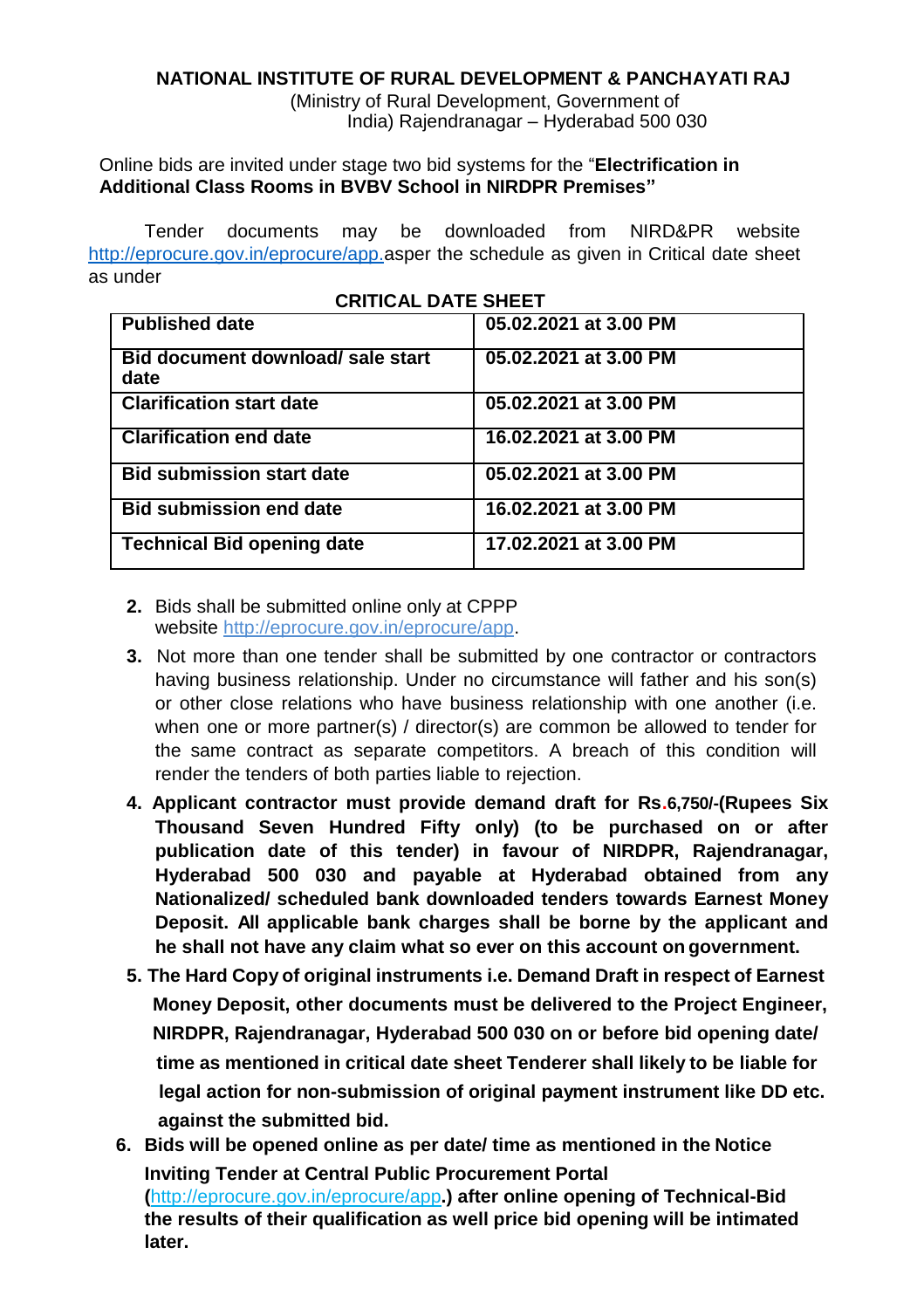## **Submission of Tender:**

The tender shall be submitted online in two parts viz., technical bid and financial bid. The offers submitted by telegram/ Fax/ email shall not be considered. No correspondence will be entertained in this matter.

## **Instructions for Online Bid Submission:**

As per the directives of Department of Expenditure, this tender document has been published on the Central Public Procurement Portal (URL [http://eprocure.gov.in/eprocure/app.](http://eprocure.gov.in/eprocure/app)). The bidders are required to submit soft copies of their bids electronically on the CPP portal, using valid Digital Signature Certificates. The instructions given below are meant to assist the bidders in registering on the CPP Portal, prepare their bids in accordance with the requirements and submitting their bids online on the CPP Portal.

More information useful for submitting online bids on the CPP Portal may be obtained at: [http://eprocure.gov.in/eprocure/app.](http://eprocure.gov.in/eprocure/app)

### **Registration**:

- 1. Bidders are required to enroll on the e-Procurement module of the Central Public Procurement Portal (URL [http://eprocure.gov.in/eprocure/app.](http://eprocure.gov.in/eprocure/app)) by clicking on the link" **Online Bidder Enrollment**" on the CPP Portal is free of charge.
- 2. As part of the enrolment process, the bidders will be required to choose a unique username and assign a password for their accounts.
- 3. Bidders are advised to register their valid e-mail address and mobile numbers as part of the registration process. These would be used for any communication from the CPP Portal.
- 4. Upon enrolment, the bidders will be required to register their valid Digital Signature Certificate (Class II or Class III Certificates with signing key usage) issued by any Certifying Authority recognized by CCA India (e.g.Sify / TCS /nCode /eMudhra etc.), with their profile.
- 5. Only one valid DSC should be registered by the a bidder. Please note that the bidders are responsible to ensure that they do not lend their DSC"s to others which may lead to misuse.
- 6. Bidder then logs in to the site through the secured log-in by entering their user ID/ password and the password of the DSC/ e-Token.

## **Contractor Contractor PROJECT ENGINEER**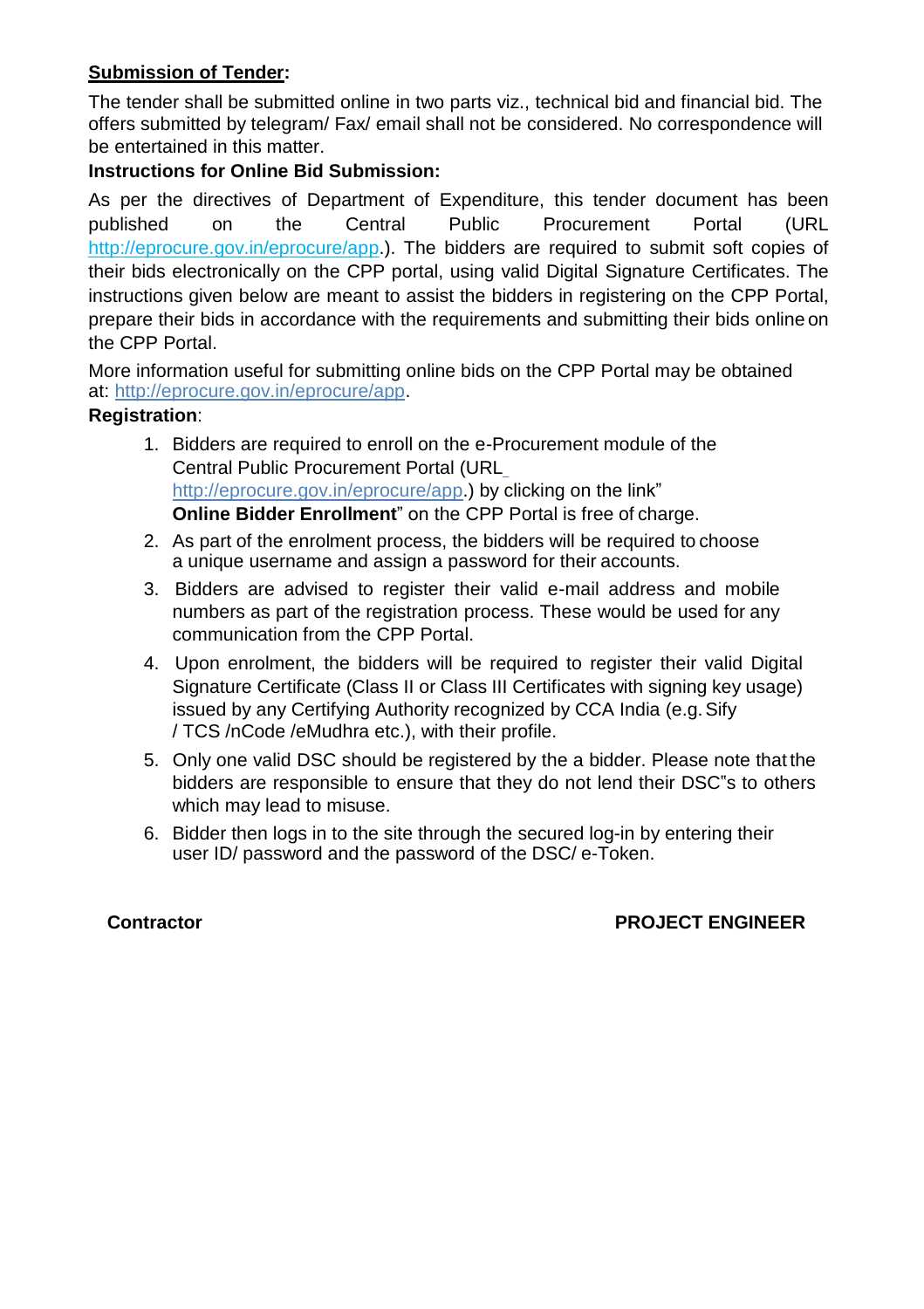## **Searching for Tender Documents:**

- 1. There are various search options built in the CPP Portal, to facilitate bidders to search active tenders by several parameters. These parameters could include Tender ID, organization name, location, date value etc. there is also an option of advanced search for tenders wherein the bidders may combine a number of search parameters such as organization name, form of contract, location, date other keywords etc to search for a tender published on the CCP Portal.
- 2. Once the bidders have selected the tenders they are interested in they may download the required documents / tender schedules. These tenders can be moved to the respective "My Tenders" folder. This would enable the CPP Portal to intimate the bidders through SMS / e-mail in case there is any corrigendum issued to the tender document.
- 3. The bidder should make a note of the unique Tender ID assigned to each tender, in case they want to obtain any clarification / help from the helpdesk

## **Preparation of Bids**

- 1. Bidder should take into account any corrigendum published on the tender document before submitting their bids.
- 2. Please go through the tender advertisement and the tender document carefully to understand the documents required to be submitted as part of the bid. Please note the number of covers in which the bid documents have to be submitted, the number of documents – including the names and content of each of the document that need to be submitted. Any deviations from these may lead to rejection of the bid.
- 3. Bidder, in advance should get ready the bid documents to be submitted as indicated in the tender document/ schedule and generally, they can be in PDF/ XLS / RAR / DWF formats. Bid documents may be scanned with 300 dpi with black and white option.
- 4. To avoid the time and effort required in uploading the same set of standard documents which are required to be submitted as a part of every bid, a provision of uploading such standard documents (i.e. PAN Card copy, annual reports, auditor certificates etc) has been provided to the bidders. Bidders can use "My Space" area available to them to upload such documents. These documents may be directly submitted from the "My Spare" area while submitting a bid, and need not be uploaded again and again. This will lead to a reduction in the time required for bid submission process

## **Submission of Bids:**

- **1.** Bidder should log into the site well in advance for bid submission so that he / she upload the bid in time i.e. on or before the bid submission time. Bidder will be responsible for any delay due to other issues.
- **2.** The bidder has to digitally sign and upload the required bid documents one by one as indicated in the tender document.
- **3.** Bidder as to select the payment option as "offline" to pay the tender fee / EMD as applicable and enter details of the instrument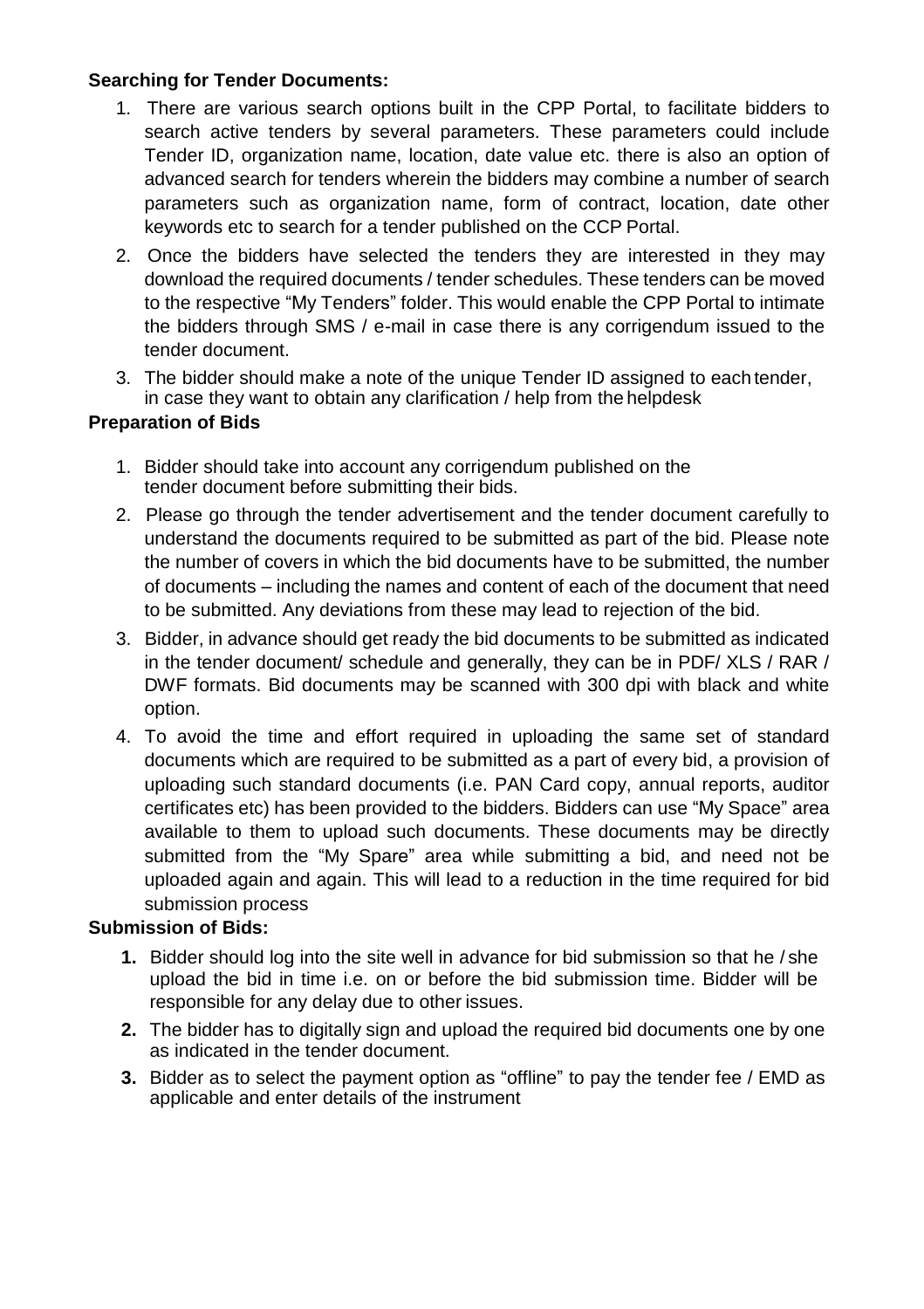- **4.** Bidder should prepare the EMD as per the instructions specified in the tender document. The original should be posted/ couriered/ given in person to the Tender Processing section, latest by the last date of bid submission. The details of the DD/ any other accepted instrument, physically sent, should tally with the details available in the scanned copy and the data entered during bid submission time. Otherwise the uploaded bid will be rejected.
- **5.** A standard price bid format has been provided with the tender document to be filled by all the bidders. Bidders are requested to note that they should necessarily submit their financial bids in the format provided and no other format is acceptable. Bidders are required to download the file and quote the amount on hard copy. Once the details have been completed, the bidder should submit it online in form of soft copy, if the file is found to be modified by the bidder, the bid will be rejected.
- **6.** The server time (which is displayed on the bidders dashboard) will be considered as the standard time for referencing the deadlines for submission of the bids by the bidders, opening of bids etc. The bidders should flow this time during bid submission.
- **7.** All the documents being submitted by the bidders would be encrypted using PKI encryption techniques to ensure the secrecy of the data. The data entered cannot be viewed by unauthorized persons until the time of bid opening. The confidentially of the bids is maintained using the secured Socket Layer 128 bit encryption technology. Data storage encryption of sensitive field is done.
- **8.** The uploaded tender documents become readable only after the tender opening by the authorized bid openers.
- **9.** Upon the successful and timely submission of bids, the portal will give a successful bid submission message and a bid summary will be displayed with the bid no and the data and time of the bid with all other relevant details.
- **10.** The bid summary has to be printed and kept at an acknowledgement of the submission of the bid opening meetings.

### **Assistance to Bidders:**

1. Any queries relating to the tender document and the terms and conditions contained therein should be addressed to the Tender Inviting Authority for a tender or the relevant contact person.contact details for tender related queries: Project Engineer CIAT&SJ.,NIRD&PR in office hours from 09:30 am to 5:30 pm on PH:9848780288 ,Hyderabad.

2. Any queries relating to the process of online bid submission or queries relating to CPP Portal in general may be directed to the 24 x 7 CPP Portal Helpdesk. The contact number for the helpdesk is 1800 233 73

 **Contractor PROJECT ENGINEER**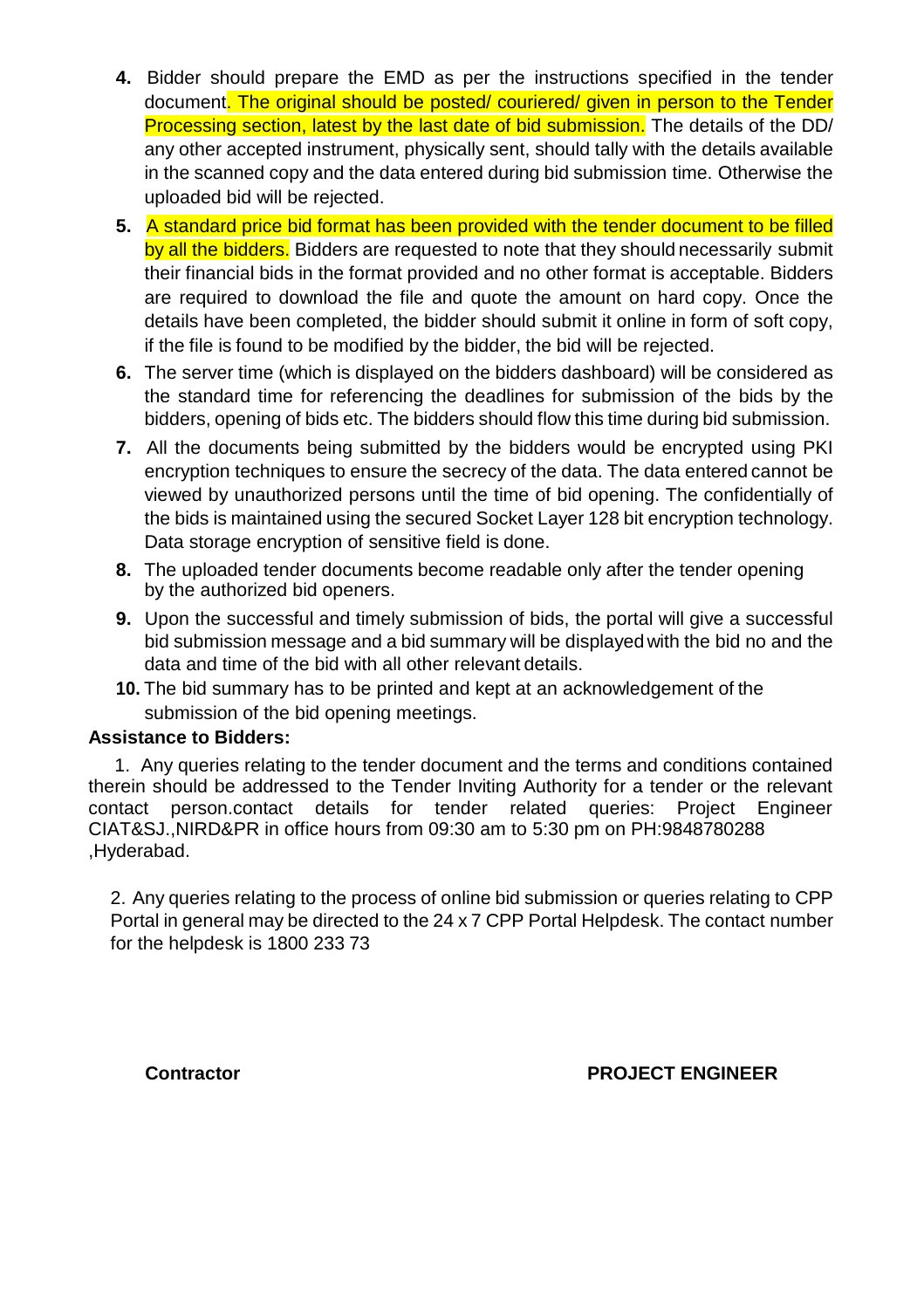## **Part 1 : (Technical Bid)**

The following documents are to be furnished by the Contactor in 1<sup>st</sup> Cover as per the tender document.

Scanned copies of the following

- 1. Scanned copy of Contractor Registration Certificate
- 2. Scanned copies of Income Tax/ PAN card/
- 3. Scanned copy of GST Registration
- 4. The Demand Draft for Rs.6,750/- towards Earnest Money Deposit (EMD).

**Note:** The original demand draft towards Earnest Money Deposit and hard copies of the above documents should be submitted on or before bid submission closing date and time to **Project Engineer, CIAT, NIRD&PR, Hyderabad.**

**Contractor PROJECT ENGINEER**

.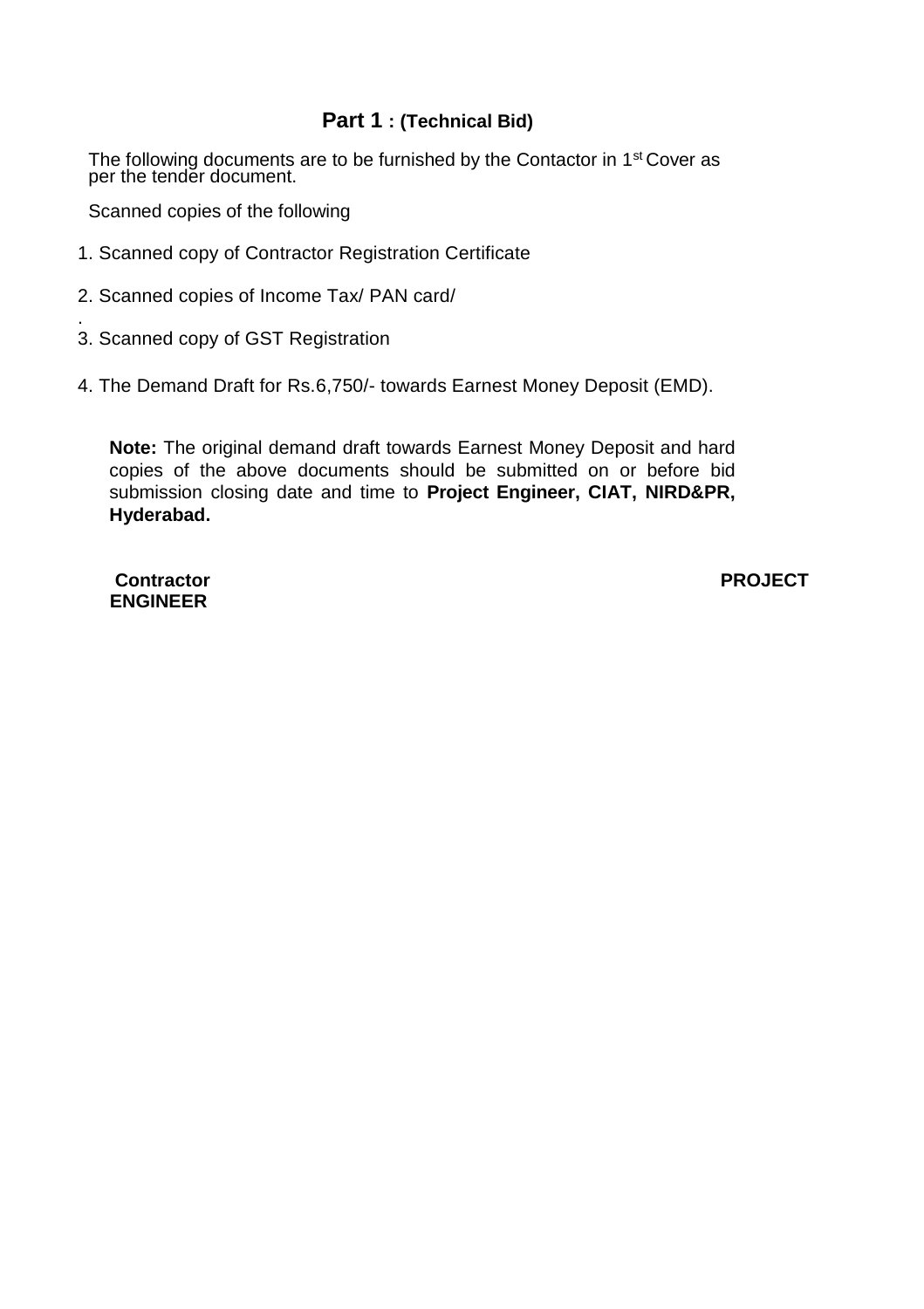| <b>Schedule of work</b> |                                                                                                                                                                                       |                                                                                                                                                                                                                                                                                                                                                                                              |              |             |        |                |           |
|-------------------------|---------------------------------------------------------------------------------------------------------------------------------------------------------------------------------------|----------------------------------------------------------------------------------------------------------------------------------------------------------------------------------------------------------------------------------------------------------------------------------------------------------------------------------------------------------------------------------------------|--------------|-------------|--------|----------------|-----------|
|                         |                                                                                                                                                                                       | Name of work: Electrification in Additional Class Rooms in BVBV School in NIRDPR Premises.                                                                                                                                                                                                                                                                                                   |              |             |        |                |           |
| SI.No                   | Code No                                                                                                                                                                               | Description of Item                                                                                                                                                                                                                                                                                                                                                                          |              | Quantity    | Rate   | Unit           | Amount    |
| $\mathbf{1}$            | 1.10<br>1.10.3                                                                                                                                                                        | Wiring for light point/ fan point/ exhaust fan<br>point/ call bell point with 1.5 sq.mm FRLS<br>PVC insulated copper conductor single core<br>cable in surface / recessed medium class<br>PVC conduit, with modular switch, modular<br>plate, suitable GI box and earthing the point<br>with 1.5 sq.mm FRLS PVC insulated copper<br>conductor single core cable etc. as required.<br>Group C | $\mathbf{1}$ | Point       | 990.00 | 80             | 79,200.00 |
| 2                       | 1.14                                                                                                                                                                                  | Wiring for circuit/ submain wiring alongwith<br>earth wire with the following sizes of FRLS<br>PVC insulated copper conductor, single core<br>cable in surface/ recessed medium class<br>PVC conduit as required.                                                                                                                                                                            |              |             |        |                |           |
| a                       | 1.14.2                                                                                                                                                                                | $2 \times 2.5$ sq. mm + 1 $\times$ 2.5 sq. mm earth wire                                                                                                                                                                                                                                                                                                                                     | $\mathbf{1}$ | <b>Mtrs</b> | 167.00 | 390            | 65,130.00 |
| b                       | 1.14.5                                                                                                                                                                                | $2 X 10 sq.$ mm + 1 $X 6 sq.$ mm earth wire                                                                                                                                                                                                                                                                                                                                                  | 1            | <b>Mtrs</b> | 328.00 | 96             | 31,488.00 |
| 3                       | 1.27                                                                                                                                                                                  | Supplying and fixing following size/<br>modules, GI box along with modular base &<br>cover plate for modular switches in recess<br>etc.as required.                                                                                                                                                                                                                                          |              |             |        |                |           |
| a                       | 1.27.6                                                                                                                                                                                | 12 Module (200mmX150mm)                                                                                                                                                                                                                                                                                                                                                                      | 1            | Each        | 434.00 | $\overline{4}$ | 1,736.00  |
| b                       | 1.27.4                                                                                                                                                                                | 6 Module (200mmX75mm)                                                                                                                                                                                                                                                                                                                                                                        | $\mathbf 1$  | Each        | 333.00 | $\overline{4}$ | 1,332.00  |
| C                       | 1.27.2                                                                                                                                                                                | 3 Module (100mmX75mm)                                                                                                                                                                                                                                                                                                                                                                        | 1            | Each        | 267.00 | 26             | 6,942.00  |
| d                       | 1.27.1                                                                                                                                                                                | 1 or 2 Module (75mmX75mm)                                                                                                                                                                                                                                                                                                                                                                    |              | Each        | 243.00 | $\overline{4}$ | 972.00    |
|                         | Supplying and fixing following modular<br>switch/ socket on the existing modular plate<br>1.24<br>& switch box including connections but<br>excluding modular plate etc. as required. |                                                                                                                                                                                                                                                                                                                                                                                              |              |             |        |                |           |
|                         | 1.24.1                                                                                                                                                                                | 5/6 A switch                                                                                                                                                                                                                                                                                                                                                                                 | $\mathbf 1$  | Each        | 85.00  | 74             | 6,290.00  |
|                         | 1.24.4                                                                                                                                                                                | 3 pin 5/6 A socket outlet                                                                                                                                                                                                                                                                                                                                                                    | 1            | Each        | 111.00 | $32\,$         | 3,552.00  |
| 4                       | 1.32                                                                                                                                                                                  | Supplying and fixing suitable size GI box<br>with modular plate and cover in front on<br>surface or in recess, including providing and<br>fixing 6 pin 5/6 & 15/16 A modular socket<br>outlet and 15/16 A modular switch,<br>connections etc. as required.                                                                                                                                   |              | Each        | 495.00 | 10             | 4,950.00  |
| 5                       | 2.1                                                                                                                                                                                   | Supplying and fixing 5 A to 32 A rating,<br>240/415 V, 10 kA, "C"curve, miniature circuit<br>breaker suitable for inductive load of<br>following poles in the existing MCB DB<br>complete with connections, testing and<br>commissioning etc. as required.                                                                                                                                   |              |             |        |                |           |
| a                       | 2.10.1                                                                                                                                                                                | Single pole                                                                                                                                                                                                                                                                                                                                                                                  | $\mathbf{1}$ | Each        | 199.00 | 15             | 2,985.00  |
| 6                       | 2.13<br>2.13.2                                                                                                                                                                        | Supplying and fixing following rating, four<br>pole, 415 V, isolator in the existing MCB DB<br>complete with connections, testing and<br>commissioning etc. as required. 63 A                                                                                                                                                                                                                | 1            | Each        | 839.00 | 1              | 839.00    |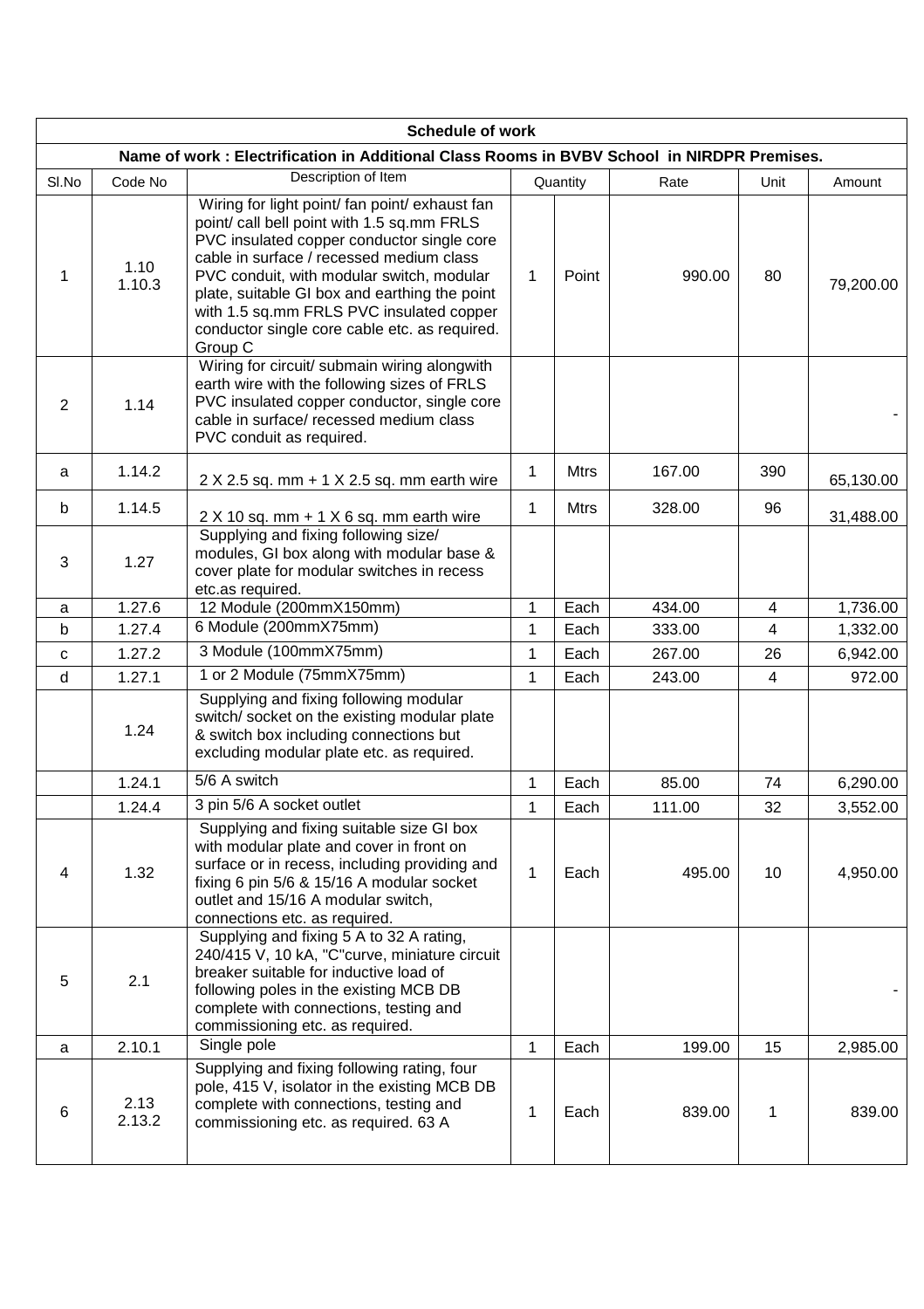| SI.No               | <b>Code No</b>  | <b>Description of Item</b>                                                                                                                                                                                                                                                                                                                                                                                                                                                                                                                                                                                                                                                                                                                                                                                                                                                            | Quantity     |       | Rate                                                   |                |             |
|---------------------|-----------------|---------------------------------------------------------------------------------------------------------------------------------------------------------------------------------------------------------------------------------------------------------------------------------------------------------------------------------------------------------------------------------------------------------------------------------------------------------------------------------------------------------------------------------------------------------------------------------------------------------------------------------------------------------------------------------------------------------------------------------------------------------------------------------------------------------------------------------------------------------------------------------------|--------------|-------|--------------------------------------------------------|----------------|-------------|
| $\overline{7}$      | ELEC-<br>5.1.2  | Supply of 48" (1200mm) 5 star rated Sweep<br>Ceiling Fan with all accessories etc.,<br>complete.                                                                                                                                                                                                                                                                                                                                                                                                                                                                                                                                                                                                                                                                                                                                                                                      | $\mathbf{1}$ | No.s  | 2095.00                                                | 16             | 33,520.00   |
| 8                   | 5.2             | Earthing with G.I.earth pipe 4.5 metre<br>long, 40 mm dia including accessories, and<br>providing masonry enclosure with cover<br>plate having locking arrangement and<br>watering pipe etc.with charcoal/ coke and<br>salt as required.                                                                                                                                                                                                                                                                                                                                                                                                                                                                                                                                                                                                                                              | $\mathbf 1$  | No.s  | 5308.00                                                | $\overline{2}$ | 10,616.00   |
| 9                   | 5.16            | Providing and fixing 6 SWG dia G.I. wire on<br>surface or in recess for loop earthing as<br>required.                                                                                                                                                                                                                                                                                                                                                                                                                                                                                                                                                                                                                                                                                                                                                                                 | 1            | Metre | 57.00                                                  | 200            | 11,400.00   |
| 10                  | ELEC-<br>5.1.9  | Supply of 12" (300mm) Light duty exhaust<br>fan with metal blades etc complete                                                                                                                                                                                                                                                                                                                                                                                                                                                                                                                                                                                                                                                                                                                                                                                                        | 1            | No.s  | 1435.00                                                | 8              | 11,480.00   |
| 11                  | 1.25            | Supplying and fixing two module stepped<br>type electronic fan regulator on the existing<br>modular plate switch box including<br>connections but excluding modular plate etc.<br>as required.                                                                                                                                                                                                                                                                                                                                                                                                                                                                                                                                                                                                                                                                                        | 1            | No.s  | 342.00                                                 | 16             | 5,472.00    |
| 12                  | ELEC-<br>3.9.14 | Supply and transportation of 20W, 2000<br>lumens, 1200mm length LED retro tube light,<br>housing made with PC body, wide operating<br>voltage with Single / double side connection,<br>PF≥0.9, Surge protection: > 2KV,<br>THD<15%, with inbuilt driver and frosted<br>cover CCT: 3000K -6500K as desired by the<br>department and as per IS specifications,<br>minimum CRI≥80, etc complete with 50,000<br>burning hours with BIS Certification.                                                                                                                                                                                                                                                                                                                                                                                                                                     | 1            | No.s  | 525.00                                                 | 50             | 26,250.00   |
| 13                  | ELEC-<br>3.11.1 | Supply and transportation of 43 / 45 W LED<br>Street light Body made of high grade<br>pressure die - cast Aluminium alloy with<br>corrosion resistant powder coat, having<br>protective toughened glass cover, Less<br>Glare, IP 66 (Silicon gasket ensures Optical<br>& Electrical compartments are IP 66)<br>protected, wide operating voltage range, P.F<br>> 0.90, System having efficacy >100<br>lumens/watt, with Ingress protection<br>IP66, Potted driver, Driver surge protection<br>>10KV, THD<15%, CCT: 3000- 6500K as<br>desired by the department and as per IS,<br>CRI>80, Inbuilt Electrical protections like<br>Over voltage, short circuit, Over load, Open<br>Circuit, Miswiring, etc complete with BIS<br>certification with warranty 50,000 burning<br>hours. The contractor has to furnish the<br>manufacturer warranty letter, LM 79 and LM<br>80 certificates. | $\mathbf{1}$ | No.s  | 4700.00                                                | $\overline{4}$ | 18,800.00   |
| <b>Total Amount</b> |                 |                                                                                                                                                                                                                                                                                                                                                                                                                                                                                                                                                                                                                                                                                                                                                                                                                                                                                       |              |       |                                                        | 3,22,954.00    |             |
|                     |                 |                                                                                                                                                                                                                                                                                                                                                                                                                                                                                                                                                                                                                                                                                                                                                                                                                                                                                       |              |       | Add cost index @ 5.93% on SR items i.e. on Rs.2,32,904 |                | 13,811.00   |
|                     |                 |                                                                                                                                                                                                                                                                                                                                                                                                                                                                                                                                                                                                                                                                                                                                                                                                                                                                                       |              |       |                                                        |                | 3,36,765.00 |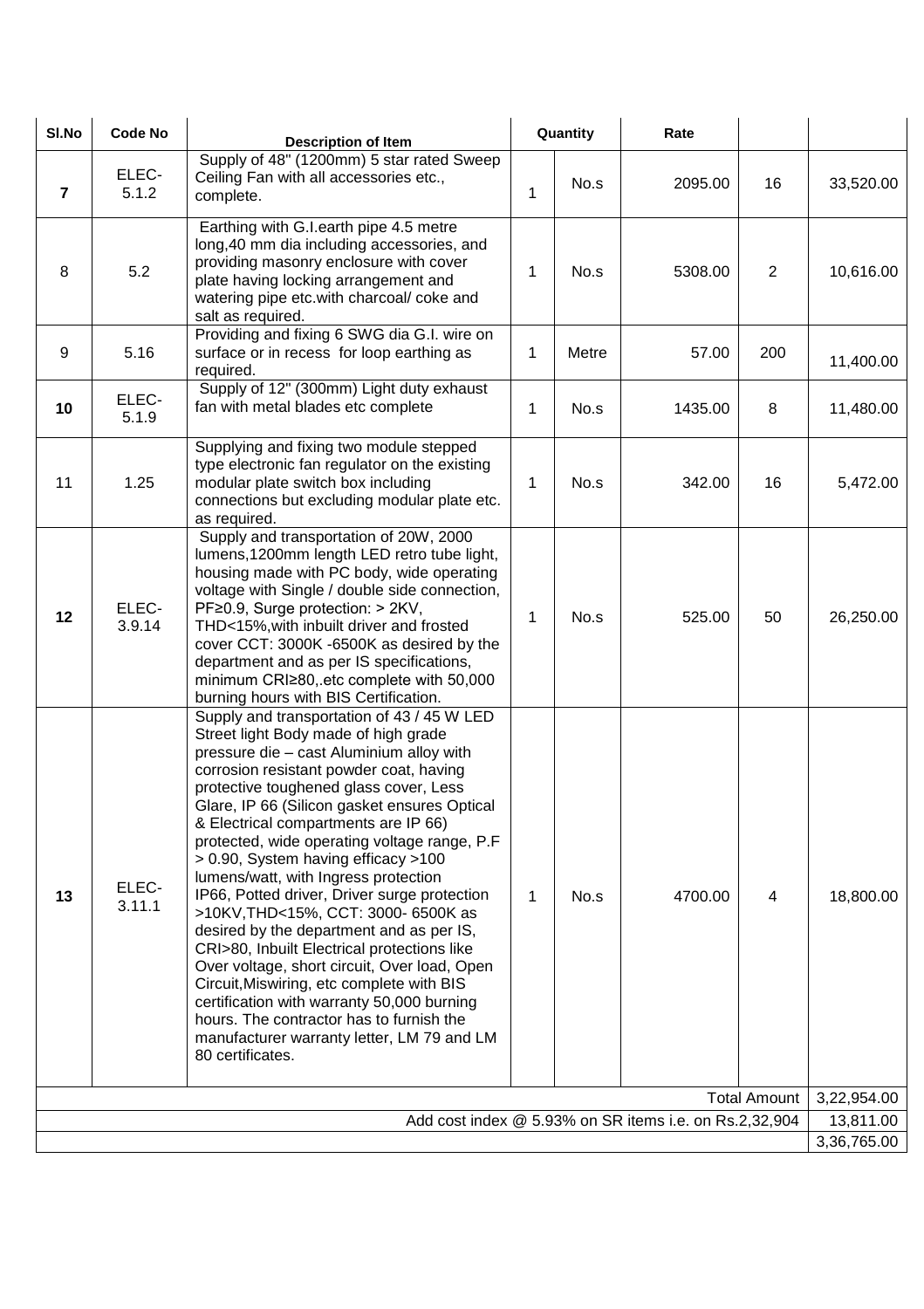#### NATIONAL INSTITUTE OF RURAL DEVELOPMENT & PANCHAYATI RAJ Proforma for Quoting the Rates NIT No. CIAT/RTP/19-20/03

Name of the work: Electrification in Additional Class Rooms in BVBV School in NIRDPR Premises.

Estimated Cost Put to Tender Rs.

|      | Name of the Contractor |                  |                                                    |                       |               |
|------|------------------------|------------------|----------------------------------------------------|-----------------------|---------------|
| S.No | Name of component      | Estimated cost   | Percentage<br>above or below<br>the estimated cost | $\%$<br>in<br>Figures | Total<br>Cost |
| 1.   | Electrical Work        | $Rs. 3,36,765/-$ |                                                    |                       |               |
|      | Grand Total Rs.        | Rs.3,36,765.00   |                                                    |                       |               |
|      |                        |                  |                                                    |                       |               |

IMPORTANT NOTE:

- 1. The Estimated Cost Put to Tender has been worked out by taking into consideration the Cost Index of Hyderabad thereby enhancing by DSR 2018 & SSR 2019-20(Telangana) items only (in Electrical component items and considering the Market Rates fir NSR items.)
- 2. The tenderer is required to quote the percentage specifying above /below or at par accurate to two places of decimal or zero percentage on the Estimated cost to cover the rates of all the items under the Schedules of Composite Tender for Civil and Electrical work separately. This column should not be left blank, otherwise the tender shall be treated as INVALID.
- 3. The tender shall be finalised based on over all percentage quoted by the agency to determine the 'L1'
- 4. However the agency shall be paid for the Civil and Electrical items based on the percentages quoted by the agency for the respective components of work.
- 5. The Percentage shall be typed only in figures upto 2 (two) places of decimal along with algebraic sign.
- 6. The tenderer shall enable the macros before entering the figures, to be see the quoted percentage and amount in words.
- 7. If the Percentage quoted both in words and figures are not clear, or if the rate is not quoted in Percentage, the offer will be treated as INVALID.

Signature of Contractor Name: Date:

 PROJECT ENGINEER Postal; Address: CIAT&SJ,NIRDPR Hyderabad

E-Mail ID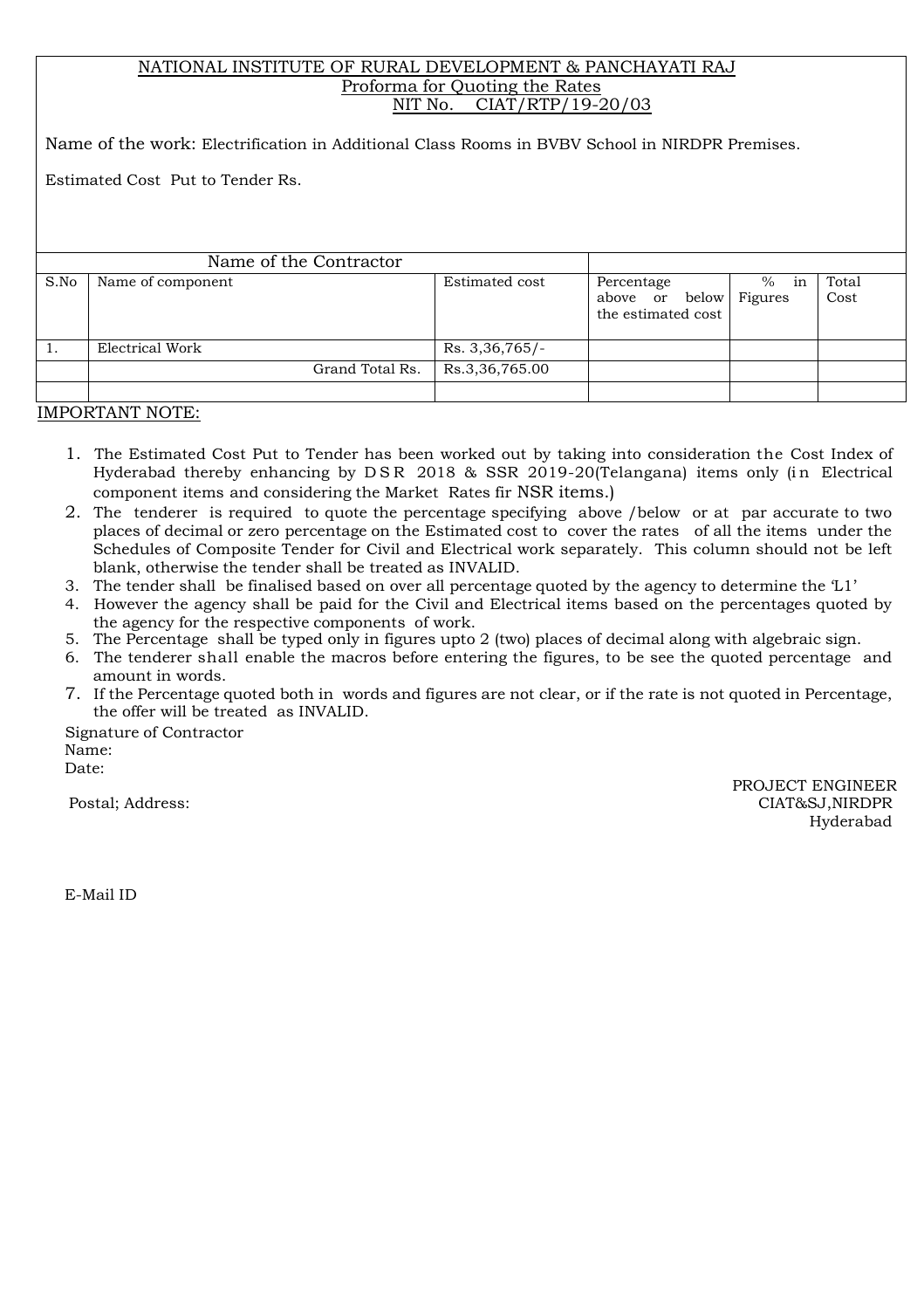#### **Electrification in Additional Class Rooms in BVBV School in NIRDPR Premises**

Copies of other drawings and documents pertaining to the works will be open for inspection by the tenderers at the office of the above mentioned officer.

Tenderers are advised to inspect and examine the site and its surroundings and satisfy themselves before submitting their tenders as to the nature of the ground and sub-soil (so far as is practicable), the form and nature of the site, the means of access to the site, the accommodation they may require and in general shall themselves obtain all necessary information as to risks, contingencies and other circumstances which may influence or affect their tender. A tenderer shall be deemed to have full knowledge of the site whether he inspects it or not and no extra charges consequent on any misunderstanding or otherwise shall be allowed. The tenderer shall be responsible for arranging and maintaining at his own cost all materials, tools & plants, water, electricity access, facilities for workers and all other services required for executing the work unless otherwise specifically provided for in the contract documents. Submission of a tender by a tenderer implies that he has read this notice and all other contract documents and has made himself aware of the scope and specifications of the work to be done and of conditions and rates at which stores, tools and plant, etc. will be issued to him by the Government and local conditions and other factors having a bearing on the execution of the work

2) The competent authority on behalf of does not bind himself to accept the lowest or any other tender, and reserves to himself the authority to reject any or all of the tenders received without the assignment of a reason. All tenders, in which any of the prescribed conditions are not fulfilled or any condition including that of conditional rebate is put forth by the tenderer shall be summarilyrejected.

3) Canvassing whether directly or indirectly, in connection with tenders is strictly prohibited and the tenders submitted by the contractors who resort to canvassing will be liable to rejection.

4) The competent authority on behalf of Director General, NIRD reserves to himself the right of accepting the whole or any part of the tender and the tenderer shall be bound to perform the same at the rate quoted.

5) The contractor shall not be permitted to tender for works in the NIRD (responsible for ward and execution of contracts) in which his near relative is posted as Divisional Accountant or as an officer in any capacity between the grades of Superintending Engineer and Junior Engineer (both inclusive).He shall also intimate the names of persons who are working with him in any capacity or are subsequently employed by him and who are near relatives to any Gazetted officer in the National Institute of Rural Development or in the Ministry of Rural Development. Any breach of this condition by the contractor would render him liable to be removed from the approved list of contractors of this Department.

6) No Engineer of Gazetted rank or other Gazetteer officer employed in Engineering or Administrative duties in an Engineering Department of the is allowed to work as a contractor for a period of two years after his retirement from Government service, without the previous permission of the in writing. This contract is liable to be cancelled if either the contractor or any of his employees is found any time to be such a person who had not obtained the permission of the as aforesaid before submission of the tender or engagement in the contractors service.

7) The tender for the works shall remain open for acceptance for a period of sixty days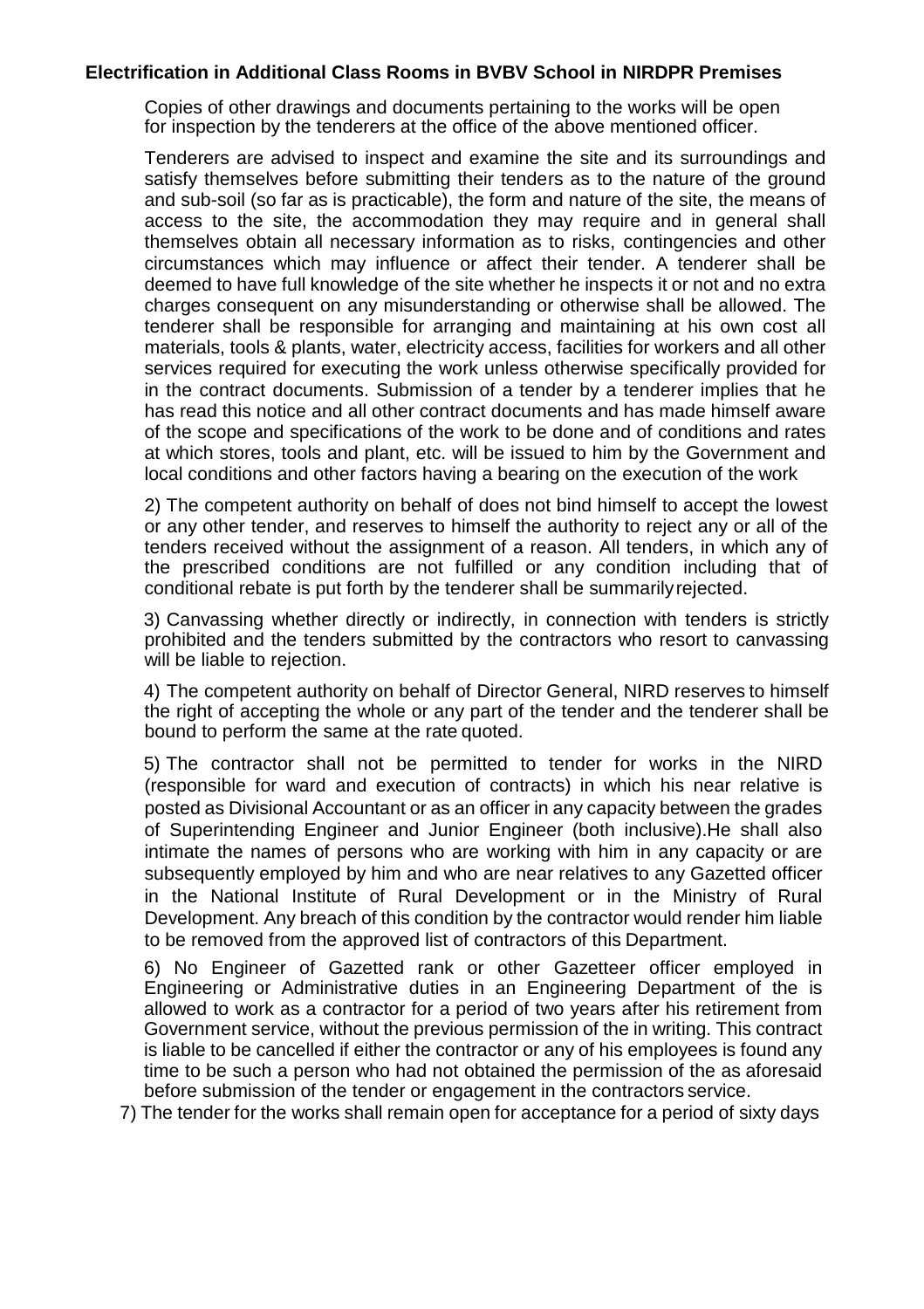from the date of opening of tenders. If any tenderer withdraws his tender before the said period or issue of letter of acceptance which ever is earlier or makes any modifications in the terms and conditions of the tender which are not acceptable to the department, then the Government shall, without prejudice to any other right or remedy, be at liberty to forfeit 50% of the said earnest money as aforesaid.

This Notice Inviting Tender shall form a part of the contract document. The successful tenderer / contractor, on acceptance of his tender by the Accepting Authority, shall, within 60 days from the stipulated date of start of the work sign the contract consisting of: -

- a) The notice inviting tender, all the documents including additional conditions, specifications and drawings, if any, forming the tender as issued at the time of invitation of tender and acceptance thereoftogether with any correspondence leading thereto.
- b) Standard C.P.W.D. Form 8
- **9** For composite tenders

**Contractor Contractor Contractor Contractor Contractor Contractor Contractor Contractor Contractor Contractor**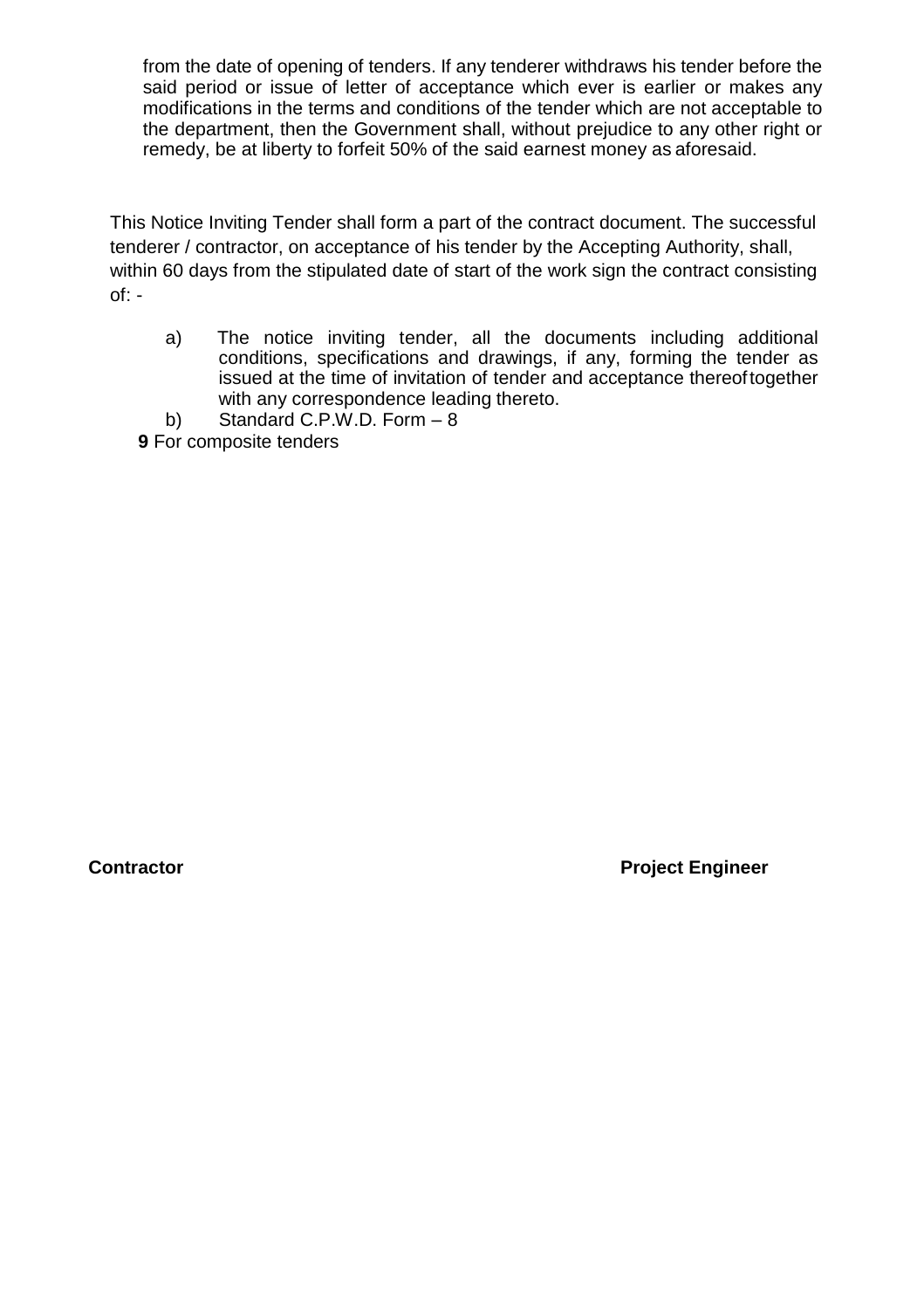#### **1. The tenderer must associate with himself agencies of the appropriate class eligible to tender for the other components individually**.

It will be obligatory on the part of the tenderer to sign the tender document for all the components (The schedule of quantities, conditions and special conditions etc.)

After the work is awarded, the contractor will have to enter into separate agreement for each component with the officer concerned.

The Project Engineer in charge of the major component will call tenders for the composite work. The cost of tender document and earnest money will be fixed with respect to the combined estimated cost put to tender for the composite tender. Security deposit will be worked out separately for each component corresponding to the estimated cost put to tender for the composite tender. The earnest money will become part of the security deposit of the major component of work.

On acceptance of the composite tender by the competent authority, the letter of award will be issued by the Project Engineer-in-charge of the major component on behalf of the DG, NIRD, making it clear in the letter of award that the contractor will have to execute separate agreements for different components of work with the concerned officers of the respective discipline (Designation to be given).

**Contractor Contractor Project Engineer**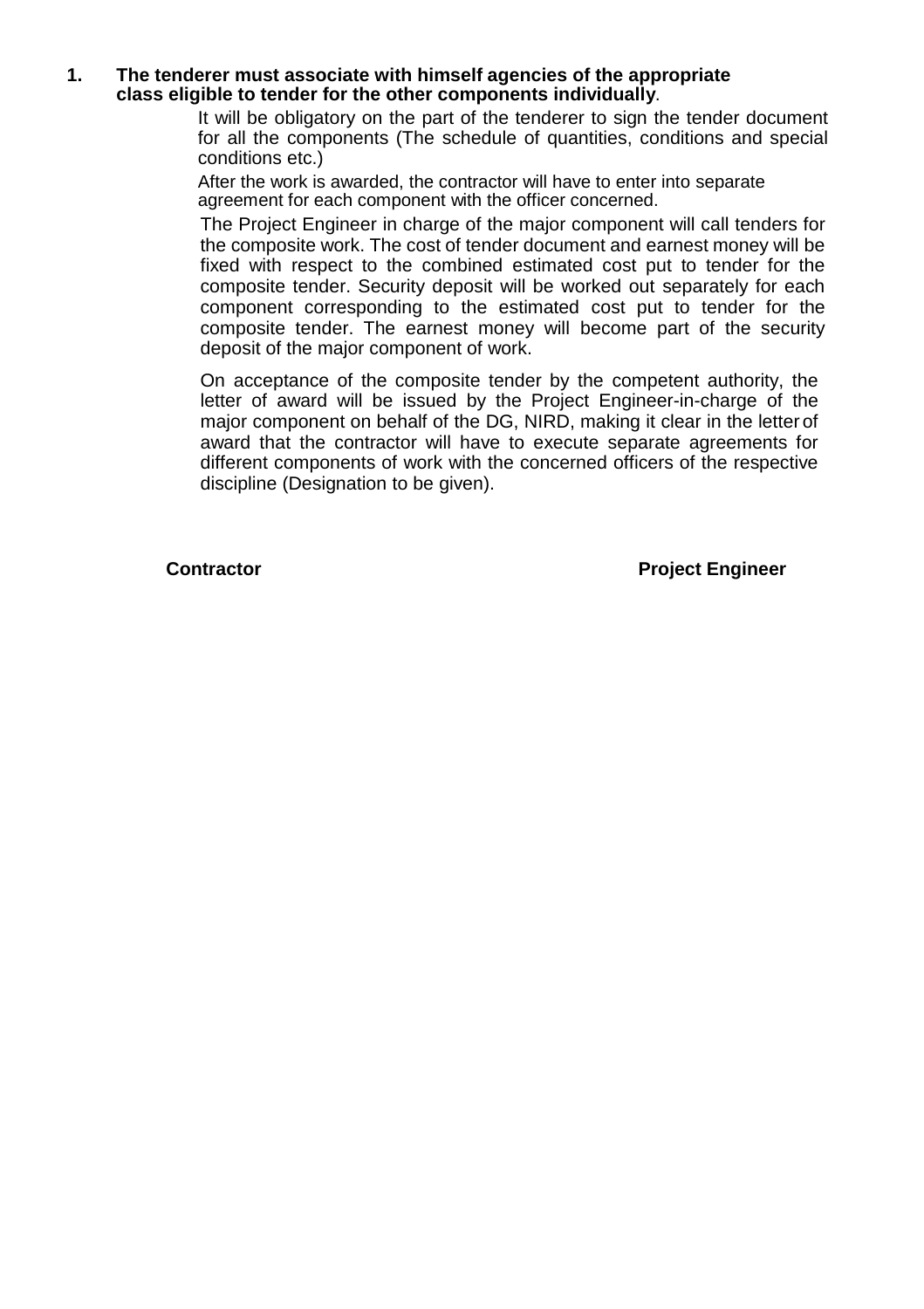### **General rules and directions:**

1. All work proposed for execution by contract will be notified in a form of invitation to tender pasted in public places and signed by the officer inviting tender or by publication in News papers as the case may be.

This form will state the work to be carried out, as well as the date for submitting and opening tenders and the time allowed for carrying out the work, also the amount of earnest money to be deposited with the tender, and the amount of the security deposit to be deposit to be deposited by the successful tenderer and the percentage, if any, to be deducted from bills. Copies of the specifications, designs and drawings and any other documents required in connection with the work signed for the purpose of identification by the officer, inviting tender shall also be open for inspection by the contractor at the office of officer inviting tender during office hours.

- 2. In the event of the tender being submitted by a firm, it must be signed separately by each partner thereof or in the event of the absence of any partner, it must be signed on his behalf by a person holding a power of attorney authorising him to do so, such power of attorney to be produced with the tender, and it must disclose that the firm is duly registered under the Indian Partnership Act, 1952.
- 3. Receipts for payment made on account of work, when executed by a firm, must also be signed by all the partners, except where contractors are described in their tender as a firm, in which case the receipts must be signed in the name of the firm by one of the partners, or by some other person having due authority to give effectual receipts for the firm.
- 4. Any person who submits a tender shall fill up the usual printed form, stating at what rate he is willing to undertake each item of the work. Tenders, which propose any alteration in the work specified in the said form of invitation of tender, or in the time allowed for carrying out the work, or which contain any other condition of any sort including conditional rebates, will be summarily rejected. No single tender shall include more than one work, but contractors who wish to tender for two or more works shall submit separate tender for each. Tender shall have the name and number of the works to which they refer, written on the envelopes.

The rate[s] must be quoted in decimal coinage. Amounts must be quoted in full rupees by ignoring fifty paise and considering more than fifty paise as rupee one.

- 5. The officer inviting tender or his duly authorized assistant, will open tenders in the presence of any intending contractors who may be present at the time, and will enter the amounts of the several tenders in a comparative statement in a suitable form. In the event of a tender being accepted, a receipt for the earnest money forwarded therewith shall thereupon be given to the contractor who shall thereupon for the purpose of identification sign copies of the specifications and other documents mentioned in Rule-1. In the event of a tender being rejected, the earnest money forwarded with such unaccepted tender shall thereupon be returned to the contractor remitting the same, without any interest.
- 6. The officer inviting tenders shall have the right of rejecting all or any of the tenders and will not be bound to accept the lowest or any othertender.
- 7. The receipt of an accountant or clerk for any money paid by the contractor will not be considered as any acknowledgement or payment to the officer inviting tender and the contractors shall be responsible for seeing that he procures a receipt signed by the officer inviting tender or a duly authorised Cashier.
- 8. The memorandum of work tendered for and the schedule of materials to be supplied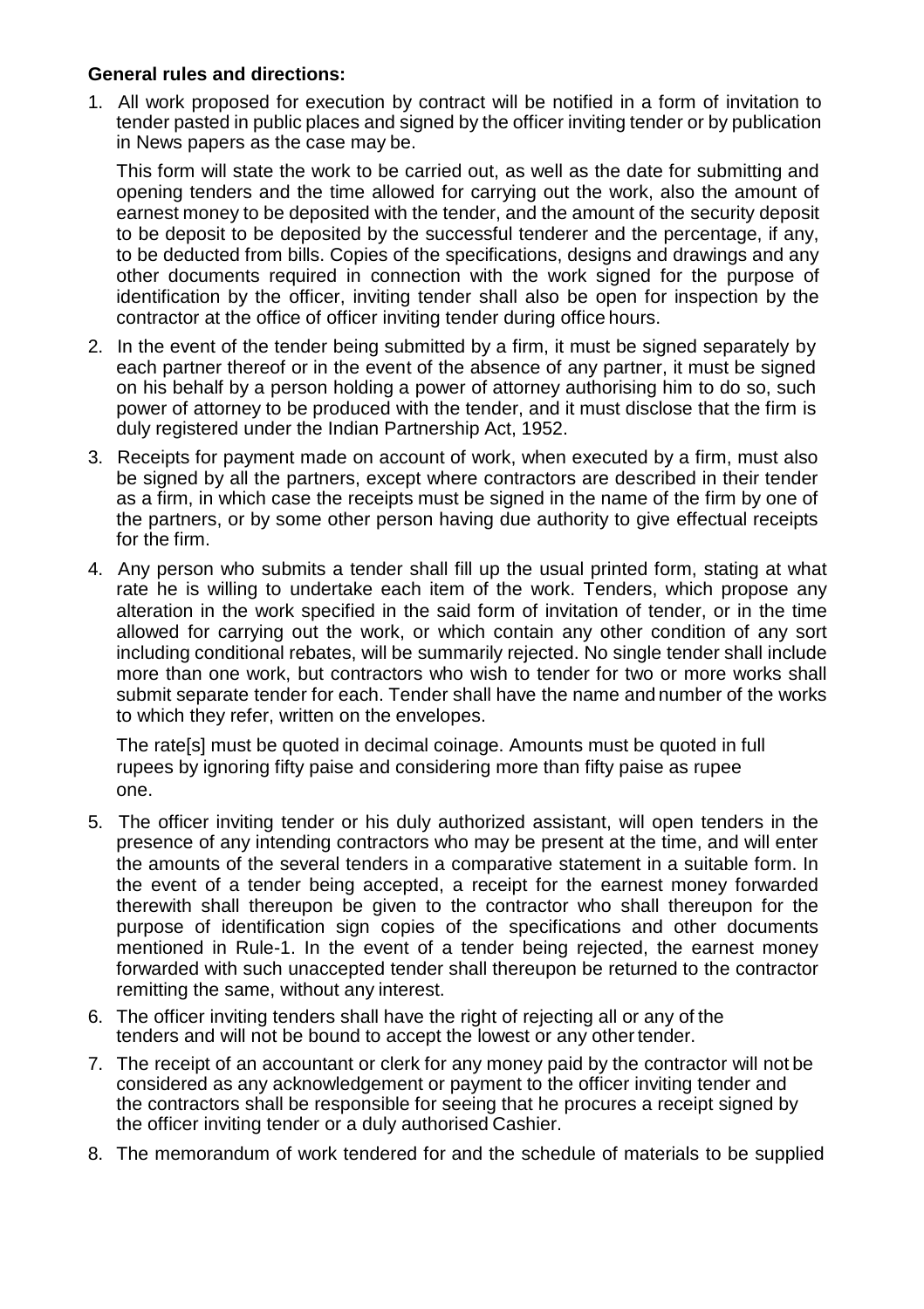by the department and their issue-rates, shall be filled and completed in the office of the officer-inviting tender before the tender form is issued. If a form is issued to an intending tenderer without having been so filled in and incomplete, he shall request the officer to have this done before he completes and delivers his tender.

- 9. The tenderers shall sign a declaration under the officials Secret Act, 1923, for maintaining secrecy of the tender documents drawings or other records connected with the work given to them. The unsuccessful tenderers shall return all the drawings given to them.
- 10. In the case of item Rate Tenders, only rates quoted shall be considered. Any tender containing percentage below/above the rates quoted is liable to be rejected. Rates quoted by the contractor in item rate tender in figures and words shall be accurately filled in so that there is no discrepancy in the rates written in figures and words. However, if a discrepancy is found, the rates which correspond with the amount worked out by the contractor shall unless otherwise proved be taken as correct. If the amount of an item is not worked out by the contractor or it does not correspond with the rates written either in figures or in words then the rates quoted by the contractor in words shall be taken as correct. Where the rates quoted by the contractor in figures and in words tally but the amount is not worked out correctly, the rates quoted by the contractor will unless otherwise proved be taken as correct and not the amount.
- 11. In the case of any tender where unit rate of any item/items appear unrealistic, such tender will be considered as unbalanced and in case the tenderer is unable to provide satisfactory explanation such a tender is liable to be disqualified andrejected.
- 12. All rates shall be quoted on the tender form. The amount for each item should be worked out and requisite totals given. Special care should be taken to write the rates in figures as well as in words and the amount in figures only, in such a way that interpolation is not possible. The total amount should be written both in figures and in words. In case of figures, the word "Rs" should be written before the figure of rupees and word "P" after the decimal figures, e.g. "Rs.2.20P" and in case of words, the word, "Rupees" should precede and the word "Paise" should be written at the end. Unless the rate is in whole rupees and followed by the word "only" it should invariable be up to two decimal places. While quoting the rate in schedule of quantities, the work "only" should be written closely following the amount and it should not be written in the next line.
- 13. The contractor shall submit an irrevocable performance guarantee of 5% (five percent) of the tendered amount in addition to the other deposits mentioned elsewhere in the contract for proper performance of the agreement (not withstanding and / or without prejudice to any other provisions in the contract) within 60 days of issue of letter of intent. This guarantee shall be in the form of government securities or fixed deposit receipts or guarantee bonds of any scheduled bank or the state bank of India, in accordance with the form annexed hereto.
- 14. The contractor whose tender is accepted, will be required to furnish by way of Security Deposit for the fulfillment of his contract, an amount equal to 5 % of the tendered value of the work. The Security deposit will be collected by deductions from the running bills of the contractor at 10% of the gross amount of each running bill till the sum along with sum already deposited as earnest money will amount to security deposit equal to 5% of the tendered value of the work [Bank Guarantee, is not to be accepted as Security deposit.]
- 15. On acceptance of the tender, the name of the accredited representative[s] of the contractor who would be responsible for taking instructions from the Engineer- in-Charge shall be communicated in writing to the Engineer-in-Charge.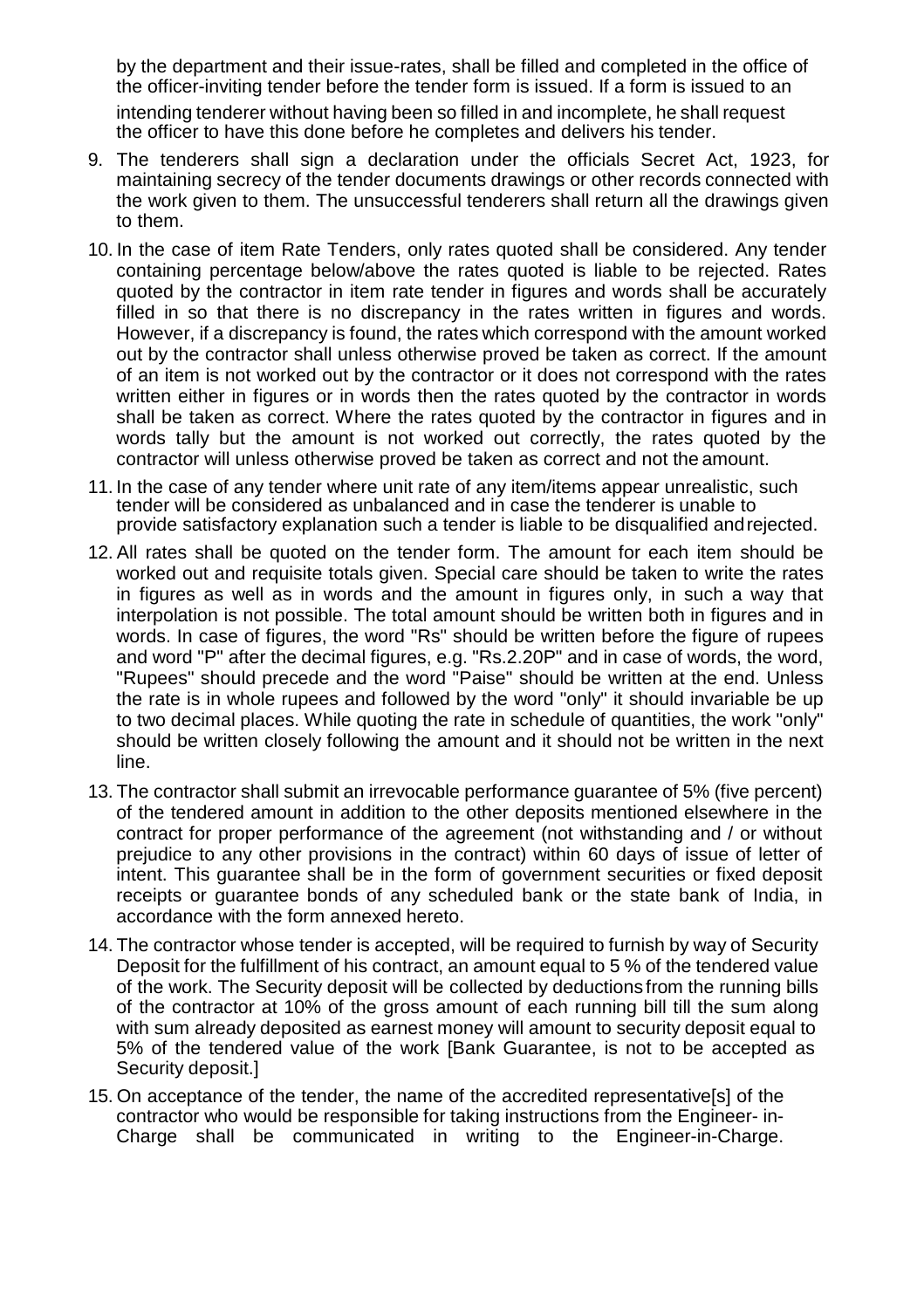- 16. Sales-tax, purchase tax, turnover tax or any other tax on material in respect of this contract shall be payable by the contractor and Government will not entertain any claim whatsoever in respect of the same.
- 17. The contractor shall give a list of both gazetted and non-gazetted C.P.W.D.&NIRD employees related to him.
- 18. The tender for the work shall not be witnessed by a contractor or contractors who himself/themselves has/have tendered or who may and has/have tendered for the same work. Failure to observe this condition would render, tenders of the contractors tendering, as well as witnessing the tender, liable to summary rejection.
- 19. The tender for composite work includes in addition to building work all other works such as sanitary and water supply installations drainage installation, electricalwork, horticulture work, roads and paths etc. The tenderer apart from being a registered contractor [B & R] of appropriate class, must associate himself with agencies of appropriate class which are eligible to tender for sanitary and water supply drainage, electrical and horticulture works in the composite tender.
- 20. The contractor shall submit list of works, which are in hand [progress] in the following form :-

| Name of<br>work | Name & particulars of<br>Division where work is<br>being executed | Value of<br>work | Position of works   Remarks<br>in progress |   |
|-----------------|-------------------------------------------------------------------|------------------|--------------------------------------------|---|
|                 | 2                                                                 | 3                | 4                                          | 5 |
|                 |                                                                   |                  |                                            |   |

21. The contractor shall comply with the provisions of the Apprentices Act 1961, and the rules and orders issued there under from time to time. If he fails to do so, his failure will be a breach of the contract and the Superintending Engineer/Project Engineer may in his discretion without prejudice to any other right for remedy available in law cancel the contract. The contractor shall also be liable for any pecuniary liability arising on account of any violation by him of the provisions of the said Act.

**Contractor Project Engineer**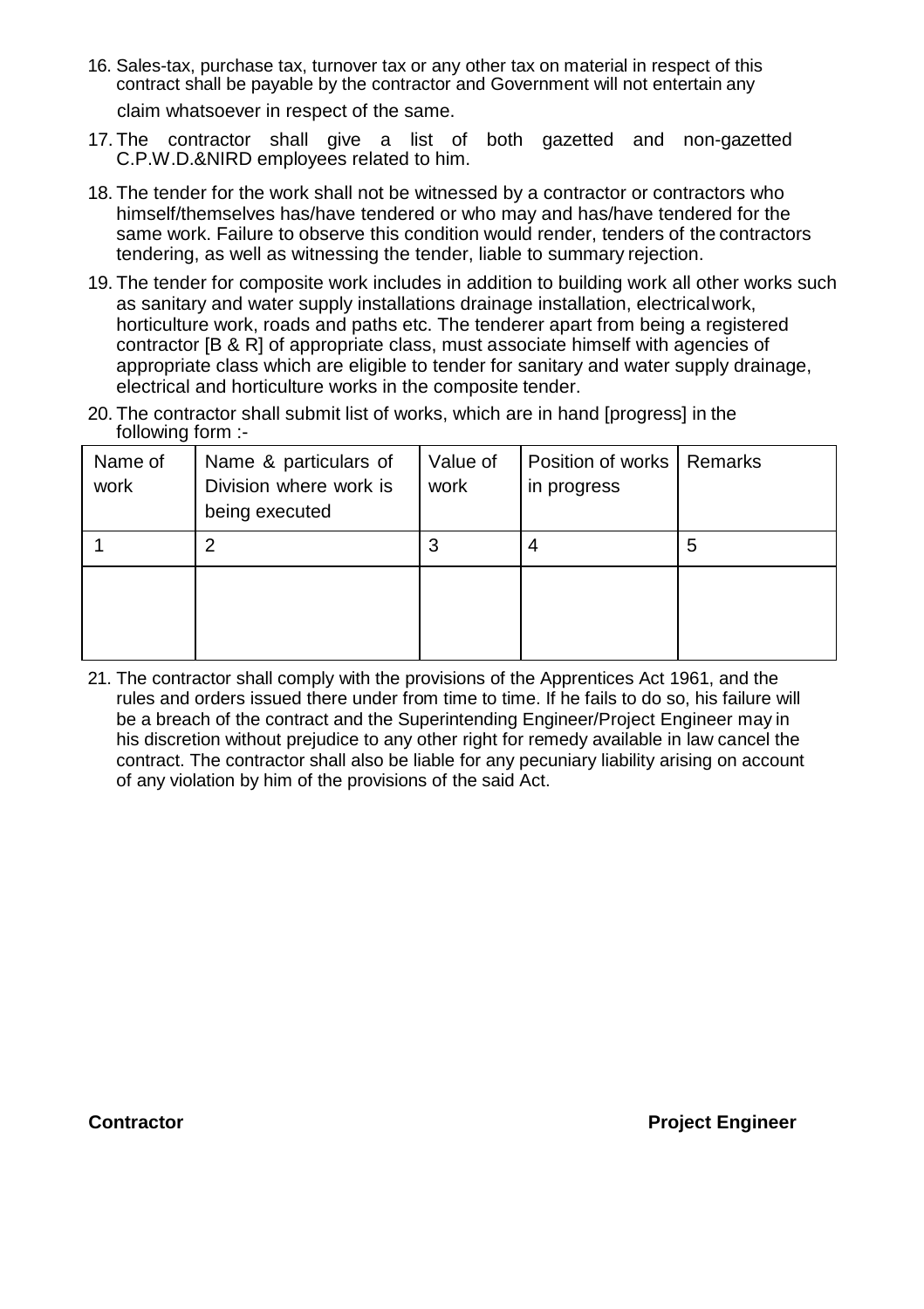## **CPWD – 7.**

## **National Institute of Rural Development and Panchayati Raj**

State: Telangana Division: CMU, NIRDPR

#### **Percentage Tender & Contract for the work**

Tender for the work of**:** Electrification in Additional Class Rooms in BVBV School in NIRDPR Premises

- To be submitted by 3.00 PM. on **16.02.2021** to The Project Engineer, Maintenance Unit NIRDPR, Hyderabad.
	- i) To be opened in presence of tenderers who may be present at 3:00 PM on date 17-02-2021 in the office of the Project Engineer, CIAT&SJ, NIRDPR, Hyderabad..

Issued to (Contractor)

**Signature of the issuing authority**

**Project Engineer CIAT&SJ, NIRDPR** 

**Hyderabad.**

Date of issue:

**Contractor Project Engineer**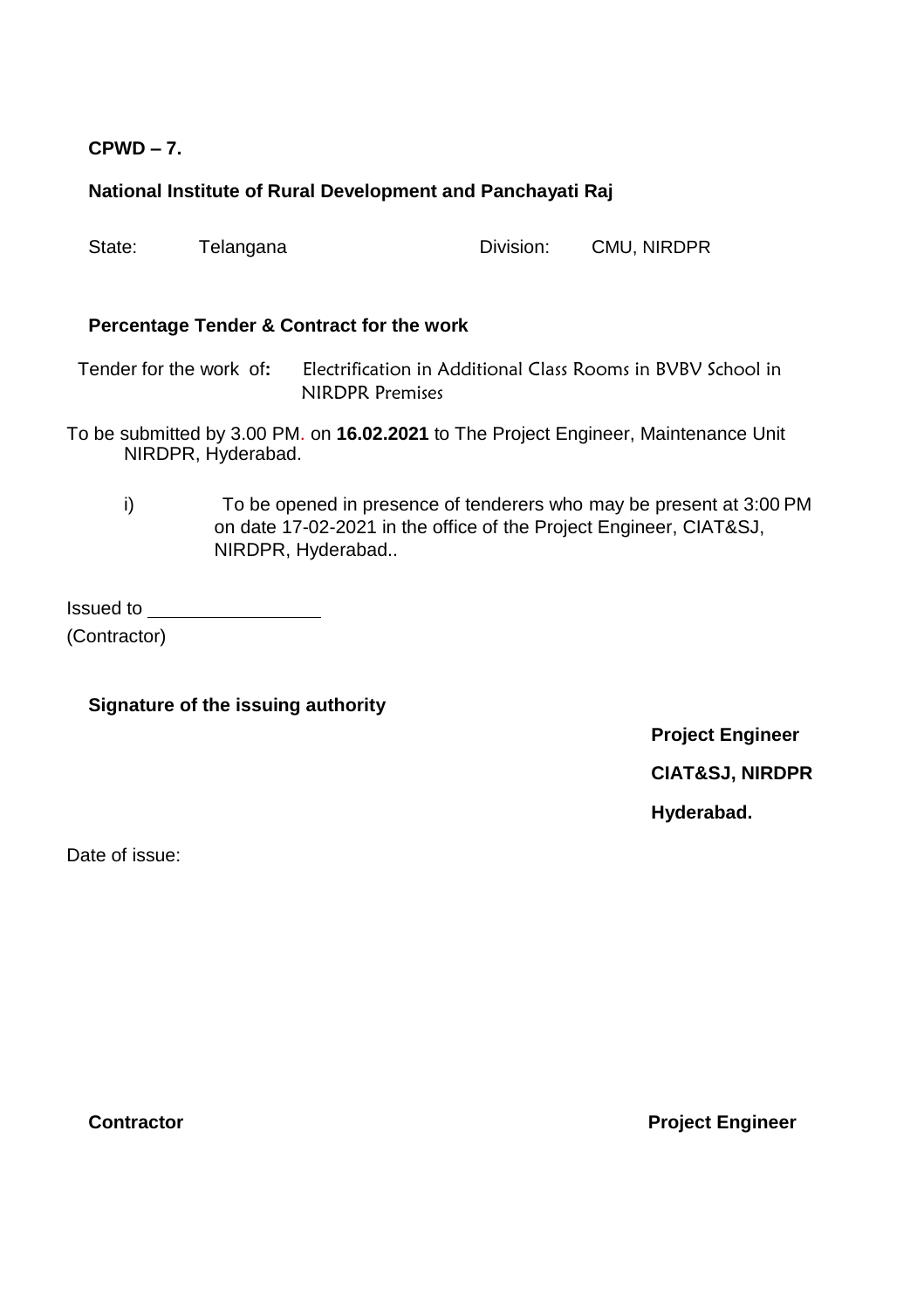I/We have read and examined the notice inviting tender, schedule, A, B, C, D, and E & F. Specifications applicable, Drawings & Designs, General Rules and Directions, Conditions of Contract, clauses of contract, Special conditions, Schedule of Rate & other documents and Rules referred to in the conditions of contract and all other contents in the tender document for the work.

I/We hereby tender for the execution of the work specified for the Director General ,NIRD within the time specified in Schedule "F", viz., schedule of quantities and in accordance in all respects with the specifications, designs, drawings and instructions in writing referred to in Rule-1 of General Rules and Directions and in Clause 11 of the Conditions of contract and with such materials as are provided for, by, and in respects in accordance with, such conditions so far as applicable.

We agree to keep the tender open for Sixty (60) days from the due date of submission thereof and not to make any modifications in its terms and conditions.

A sum of **Rs.6,750/-** demand draft of a scheduled bank as Earnest Money Deposit. If I / we fail to furnish the prescribed performance guarantee with in prescribed period, I/we agree that the said Director General ,NIRDPR or his successors in office shall without prejudice to any other right or remedy, be at liberty to forfeit the said earnest money absolutely. Further if I/ we fail commence work as specified, I/we agree that the Director General , NIRD or his successor in office shall without prejudice to any other right or remedy available in law, be at liberty to forfeit the said earnest money and the performance guarantee absolutely, otherwise the said earnest money shall be retained by him towards security deposit to execute all the works referred to in the tender documents upon the terms and conditions contained or referred to therein and to carry out such deviations as may be ordered, up to maximum of the percentage mentioned in Schedule "F" and those in excess of that limit at the rates to be determined in accordance with the provision contained in Clause 12.2 and 12.3 of the tender form.

I/We hereby declare that I/we shall treat the tender documents drawings and other records connected with the work as secret/confidential documents and shall not communicate information/derived there from to any person other than a person to whom I/we am/are authorized to communicate the same or use the information in any manner prejudicial to the safety of the state.

Postal Address

Witness:

Dated: Case of Contractor Contractor Contractor Contractor Contractor Contractor

Address: Occupation:

**Contractor Contractor Project Engineer**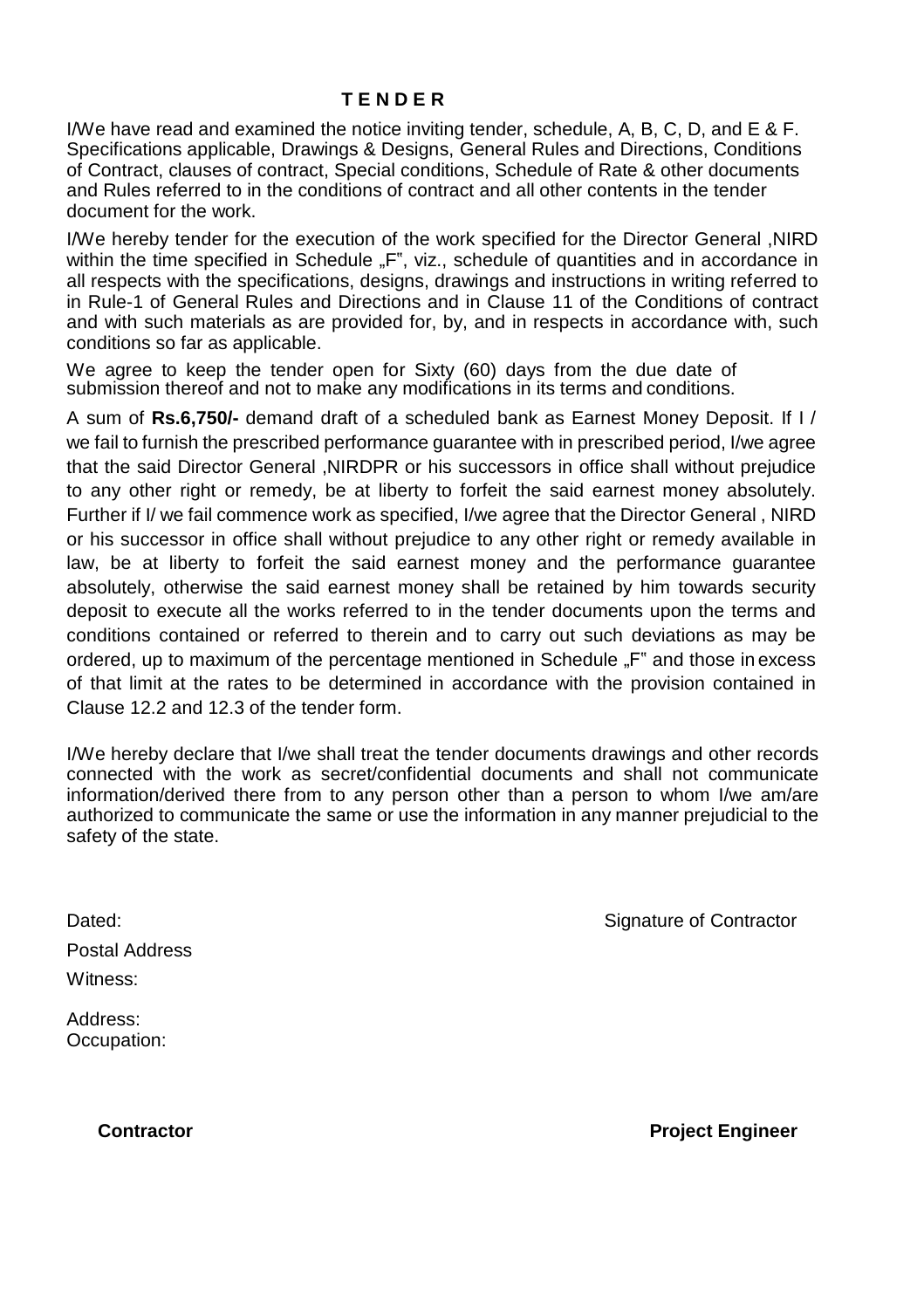## **ACCEPTANCE**

The above tender (as modified by you as provided in the letters mentioned hereunder) is accepted by me for and on behalf of the Director General, NIRDPR for a sum of Rs. (Rupees )

The letters referred to below shall form part of this contract Agreement: -

i)

ii)

**For & on behalf of DG, NIRDPR.**

Signature …………………...

Designation…………………

Dated …………………

Reference to General Conditions of contract.

Name of work: Electrification in Additional Class Rooms in BVBV School in NIRDPR Premises

| <b>Estimated cost put to tender</b>                                                     | Rs.3,36,765/-                     |
|-----------------------------------------------------------------------------------------|-----------------------------------|
| Earnest money:                                                                          | $6,750/-$<br>Rs.                  |
| <b>Performance Guarantee:-</b>                                                          | 5% of Tendered value              |
| Security<br>Deposit:                                                                    | 5% of Tendered value.             |
| <b>General Rules and Directions:</b><br>Officer inviting tender:<br><b>Definitions:</b> | P E., CIAT&SJ, NIRDPR, Hyderabad. |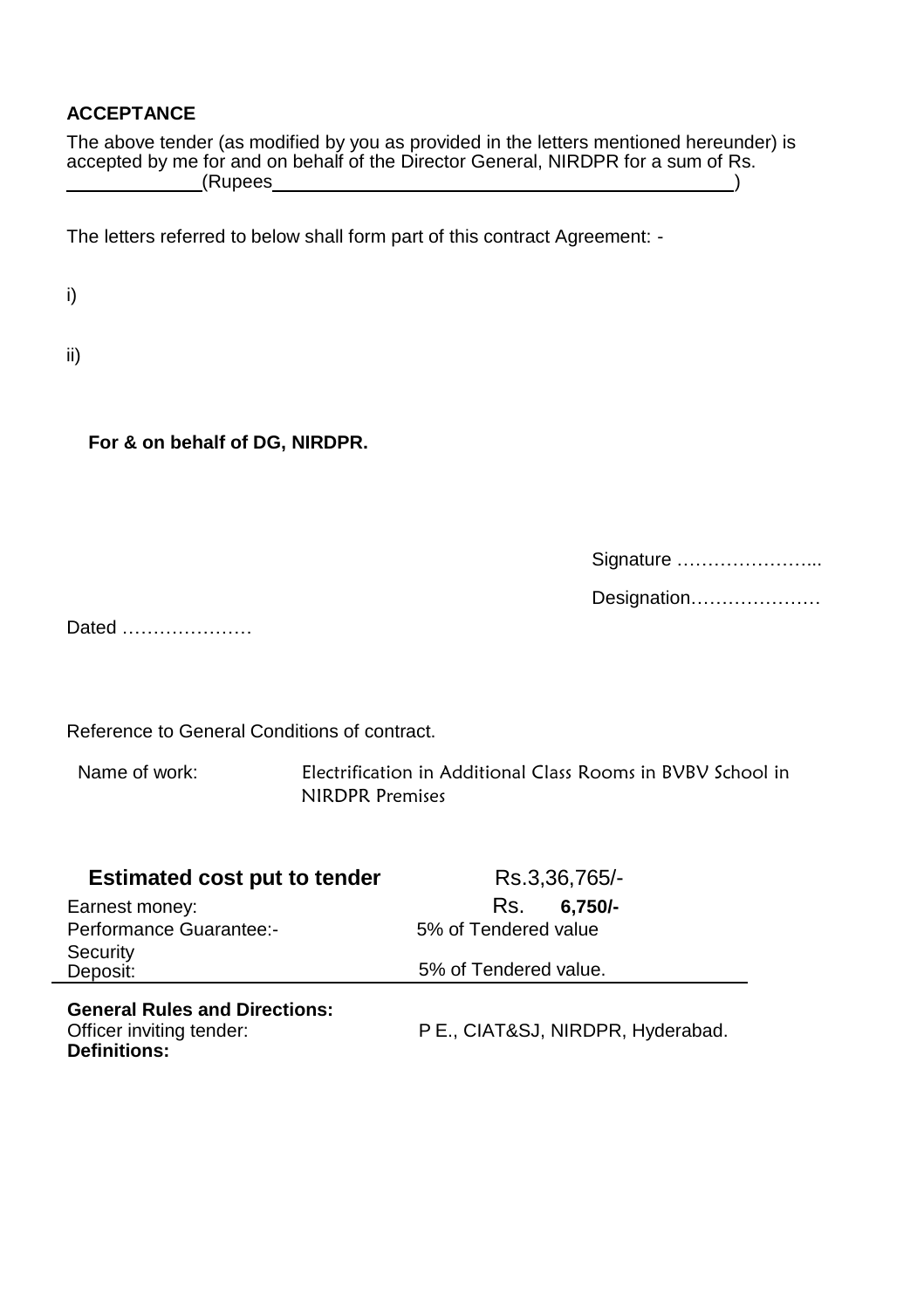## **Schedules**

**Schedule 'A'** Schedule of quantities (Enclosed) **Schedule 'B'** Schedule of materials to be issued to the contractor:<br>SI. no Description Of Item Quantity Rates in figures words at SI. no Description Of Item Quantity Which the material will be Charged to the contractor Place Of **Issue** N **I L**. All materials Shall be arranged by the contractor in accordance with the special conditions.

> **Project Engineer CIAT&SJ,NIRDPR Hyderabad**

## **Schedule 'C'**

Tools and plants to be hired to the contractor

SI.no. **Description** Hire charges per day

Place of Issue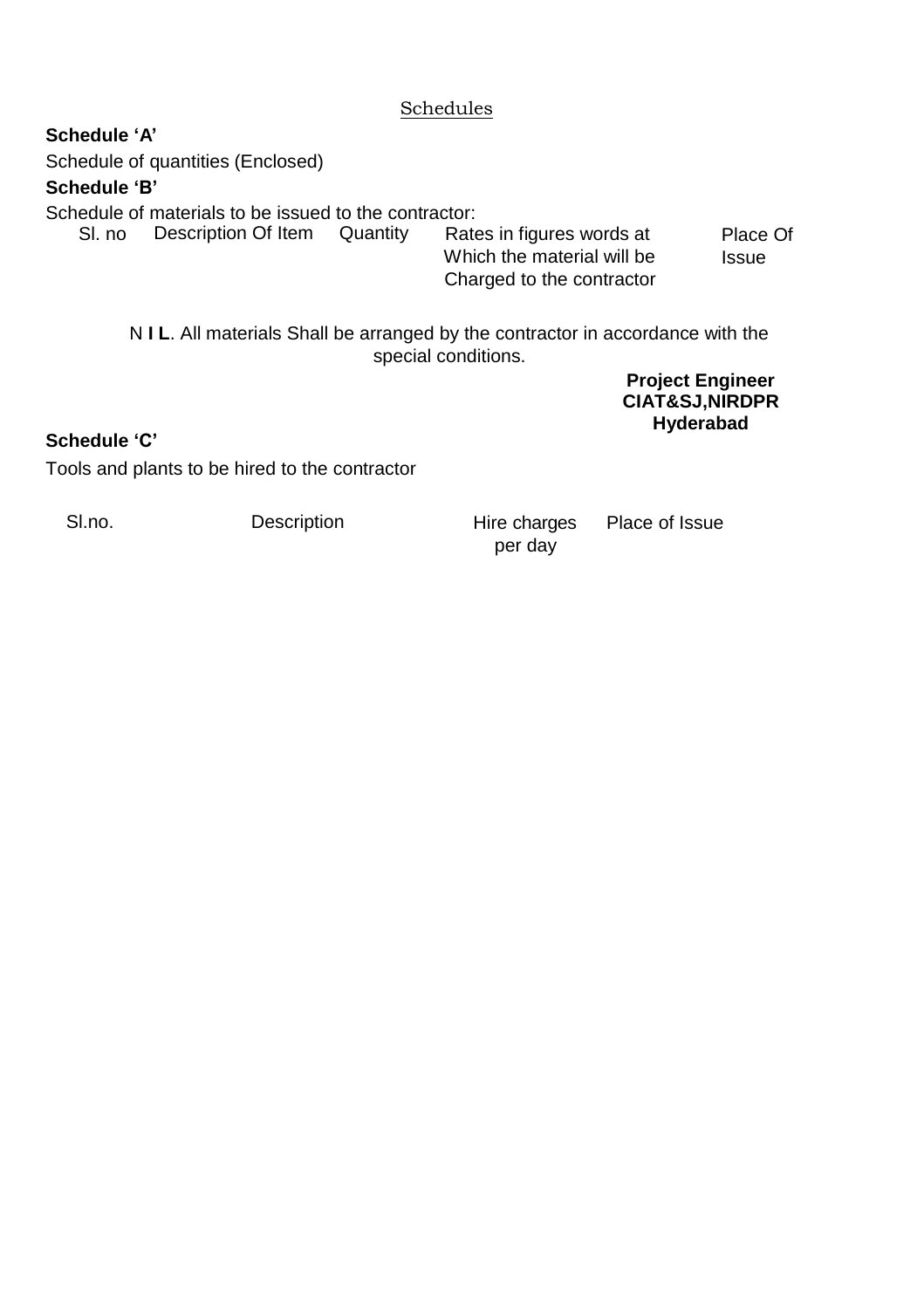#### **N I L**.

## **Schedule 'D'**

Extra schedule for specific requirements/documents for the work, if any : NIL **Schedule 'E'** CLAUSE 10 CC : **Not Applicable**.

## **Schedule 'F'**

Reference to General Conditions of contract.

Name of work**:** Renovation and Roof Treatment in H-3 Quarter including Internal and external painting and laying of vitrified tiles in Ground Floor and internal electrification @ NIRD&PR Campus

## PART-A

**ECPT :** 

| Earnest money:         |                       |
|------------------------|-----------------------|
| Performance Guarantee: | 5% of tendered value  |
| Security Deposit:      | 5% of tendered value. |

## **General Rules and Directions:**

Officer inviting tender: PE., CIAT&SJ,NIRD&PR, Hyderabad.

CIAT&SJ.,NIRDPR, Hyderabad

## **Definitions:**

| 2(v)<br>Engineer-in-Charge | <b>Project Engineer</b><br>CIAT&SJ, NIRD&PR.,<br>Hyderabad. |
|----------------------------|-------------------------------------------------------------|
|----------------------------|-------------------------------------------------------------|

- 2 (viii) **Accepting Authority Project Engineer**
- 2 (x) Percentage on cost of materials and labour to cover all overheads and profits. 15%

**Corrections** 

Interpolations

Over writing

PE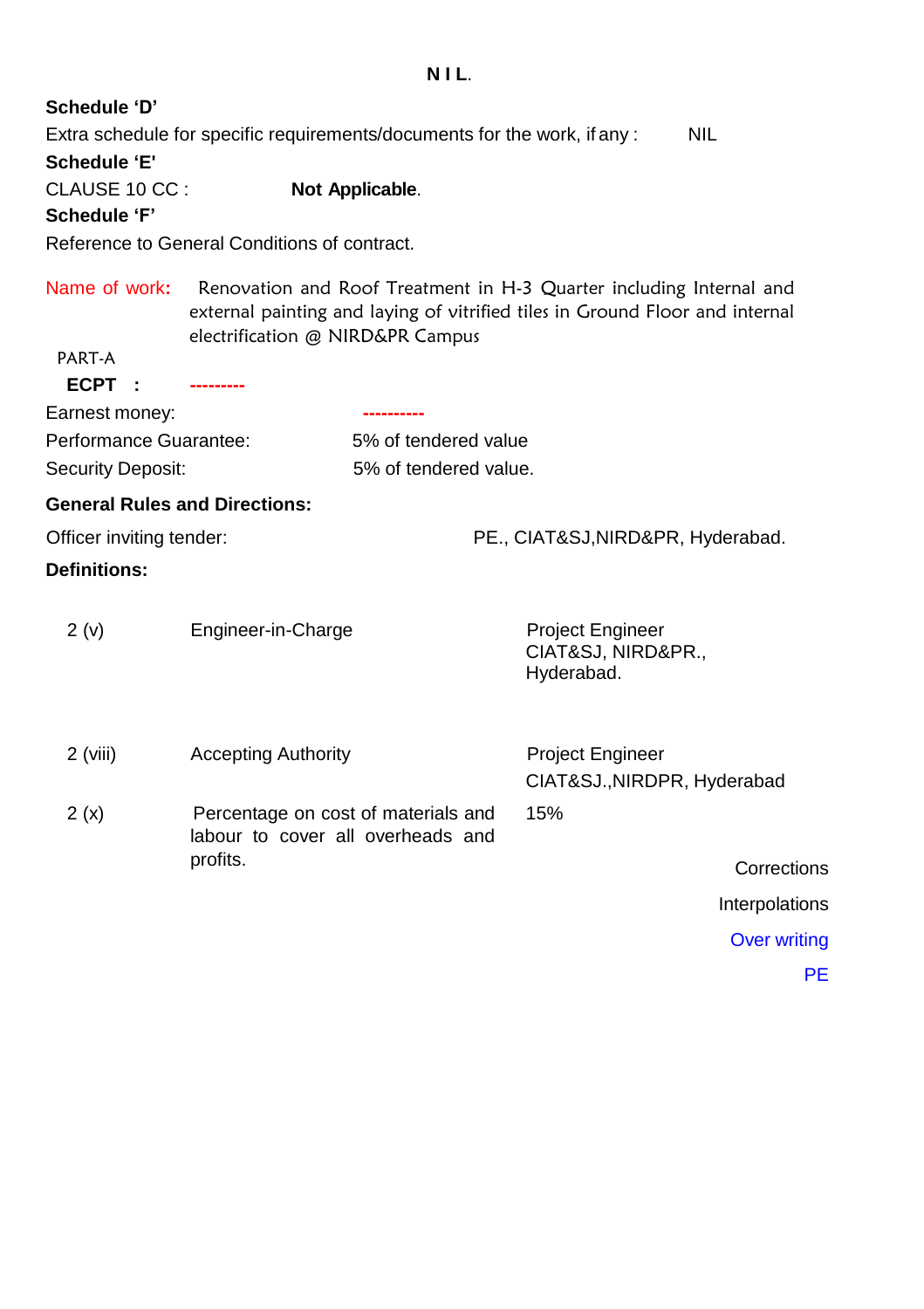| 2(xi)                         |                     | <b>Standard Schedule of Rates:</b>                                                                                  |                                                                  |
|-------------------------------|---------------------|---------------------------------------------------------------------------------------------------------------------|------------------------------------------------------------------|
|                               |                     |                                                                                                                     | Delhi Schedule of Rates 2014 with<br>up to date Correction slips |
| 2(xii)                        | Department:         |                                                                                                                     | <b>NIRDPR</b>                                                    |
| 9 (ii)                        |                     | <b>Standard CPWD contract Form:</b>                                                                                 | CPWD form 8 (2005) as notified &<br>corrected up to Date         |
| Clause 1                      | in days             | i) Time allowed for submission<br>Οf<br>performance guarantee from<br>the<br>date of issue of letter of acceptance, | 7 days                                                           |
|                               | $\ddot{\mathbf{I}}$ | Maximum allowable extension<br>beyond the period in i) above, in days                                               | 7 Days                                                           |
| Clause 2                      |                     | (i) Authority for fixing Compensation                                                                               | <b>Technical Committee</b><br>$\,$                               |
|                               | under clause 2      |                                                                                                                     |                                                                  |
|                               |                     |                                                                                                                     | NIRDPR. Hyderabad.                                               |
| Clause<br>$\overline{2}$<br>A | applicable          | Whether the clause 2 A shall be                                                                                     | <b>No</b>                                                        |
| Clause 5                      | date of start.      | No of days from the date of issue of<br>tender acceptance for reckoning the                                         | 10 days                                                          |
|                               | (ii) Mile stone(s)  | As per the table given below.                                                                                       |                                                                  |

# **Table of Mile stone(s)**

| SI. | Financial | Time allowed  | Amount to be with-held in case of non |
|-----|-----------|---------------|---------------------------------------|
| no. | Progress  | (from date of | achievement of mile stone             |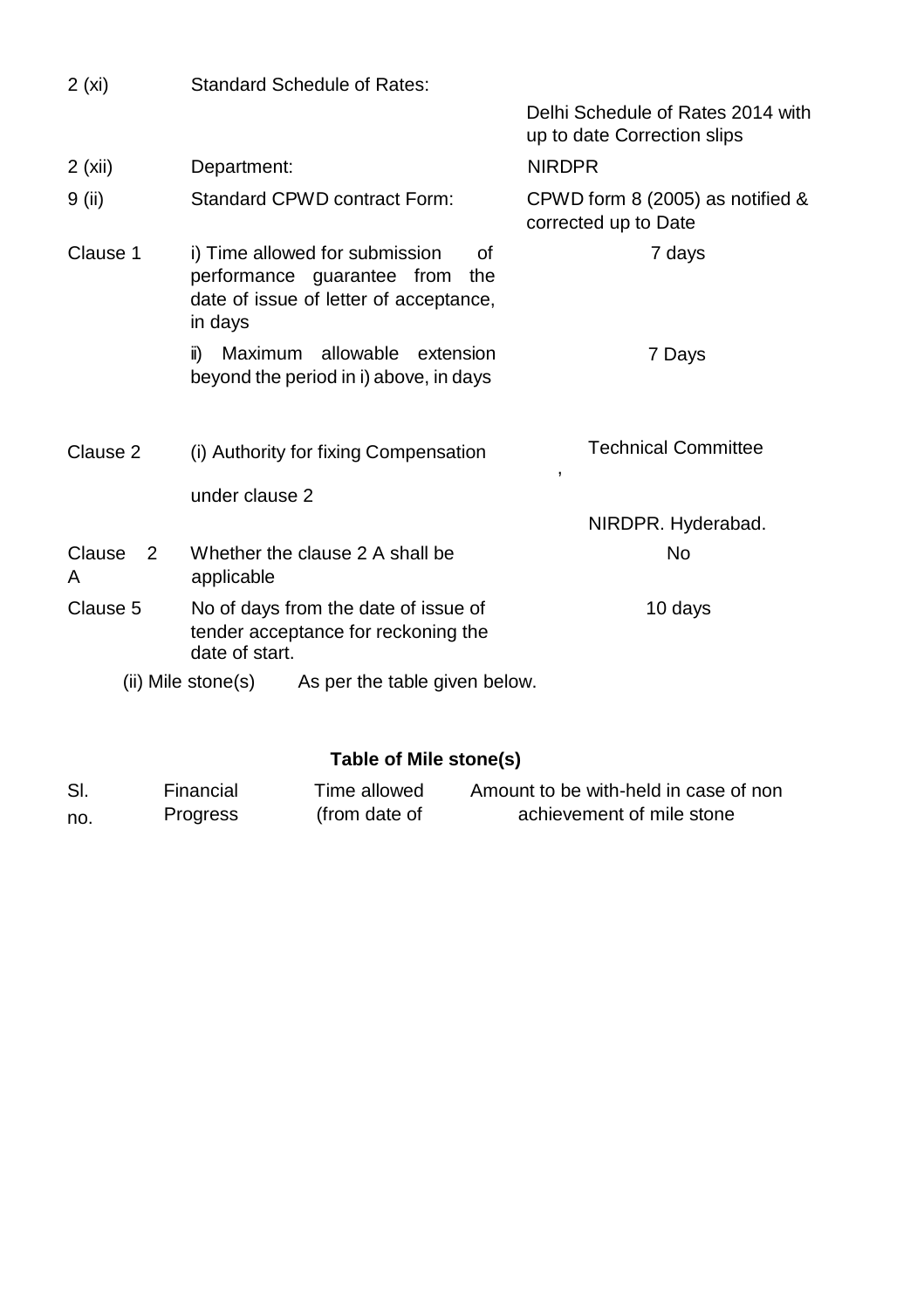|   |                                         | start)                                  |                                                                                                                                                                                         |
|---|-----------------------------------------|-----------------------------------------|-----------------------------------------------------------------------------------------------------------------------------------------------------------------------------------------|
| 1 | $1/8$ th (of the<br>whole work)         | $\frac{1}{4}$ th (of the<br>whole work) | In the event of not-achieving the<br>necessary progress as assessed from<br>the running payment, 1% of the<br>tendered value of work will be withheld<br>for failure of each milestone. |
| 2 | $3/8$ th (of the<br>whole work)         | $\frac{1}{2}$ th (of the<br>whole work) |                                                                                                                                                                                         |
| 3 | $\frac{3}{4}$ th (of the<br>whole work) | $\frac{3}{4}$ th (of the<br>whole work) |                                                                                                                                                                                         |
| 4 | Full                                    | Full                                    |                                                                                                                                                                                         |

Time allowed for execution of work: **\_30\_**

Authority to give fair and reasonable Extensions of time for completion of work

Project Engineer, CIAT&SJ, NIRD&PR., Hyderabad

**days**

Clause 7 Gross work to be done together with net payment / adjustment of advances for material collected, if any, since the last such payment for being eligible to interim payment Corrections

Interpolations

**Over** 

writing

P.E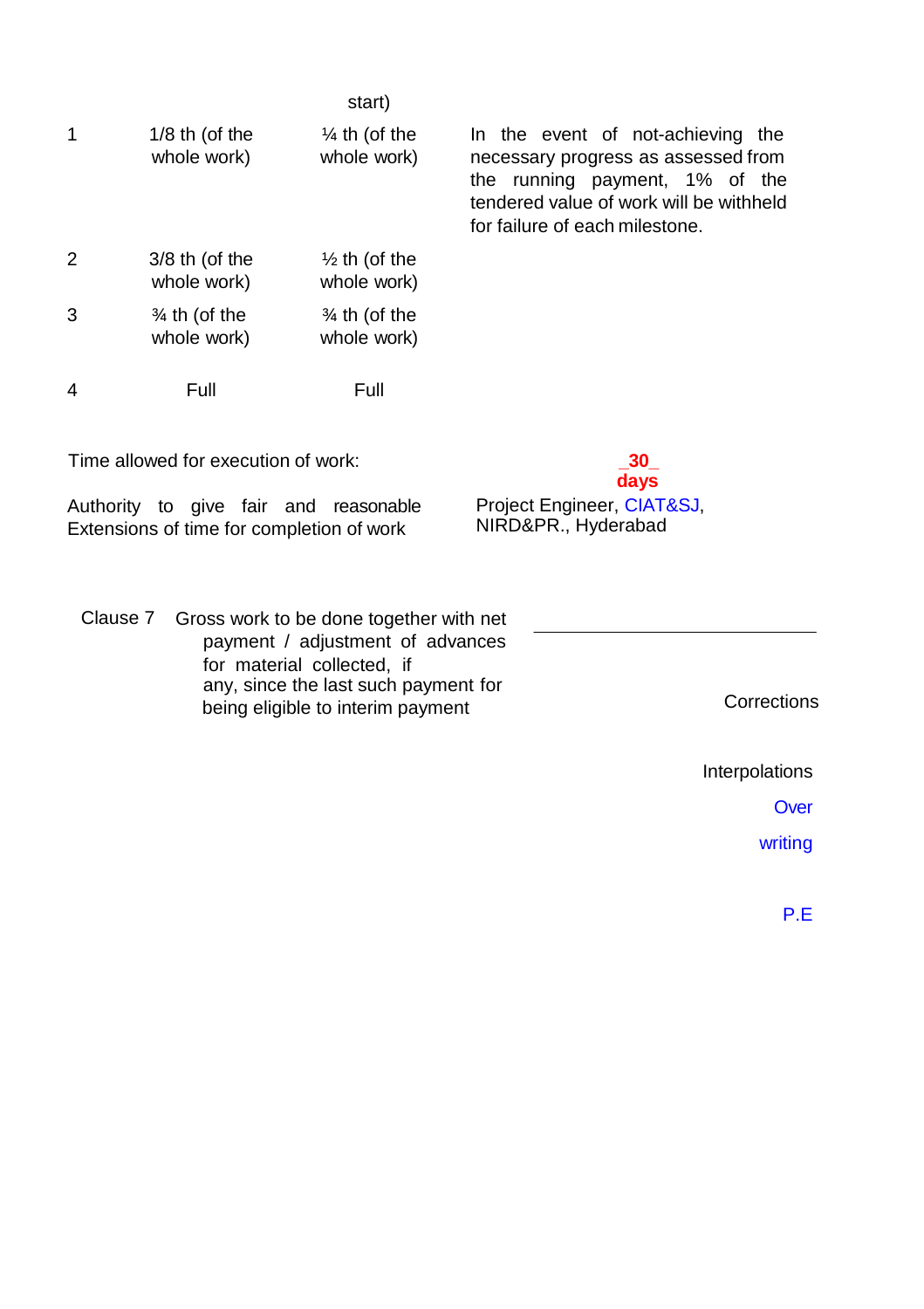| Clause 11                                  | Specifications to be followed for<br>execution of work                                                                                                                | C.P.W.D. Specifications<br>1996,<br>Vol-I to VI<br>with up to<br>date<br>slips,<br>correction<br>Revised<br>specification. 2002 for RCC and<br>cement mortar and relevant |
|--------------------------------------------|-----------------------------------------------------------------------------------------------------------------------------------------------------------------------|---------------------------------------------------------------------------------------------------------------------------------------------------------------------------|
|                                            |                                                                                                                                                                       | I.S.Codes<br>enclosed<br>and<br>Specifications.                                                                                                                           |
|                                            | Clause 12 Maximum percentage for quantity of<br>items of work to be executed beyond<br>which rates are to be determined in<br>accordance with Clauses 12.2 &<br>12.3. | See below.                                                                                                                                                                |
| 12.2 &<br>12.3                             | Limit<br>beyond<br><b>Deviation</b><br>which<br>Clauses 12.2 & 12.3 shall apply for<br>building works                                                                 | 30%                                                                                                                                                                       |
| 12.5                                       | Deviation Limit beyond<br>which<br>Clauses 12.2 & 12.3 shall apply for<br>foundation work                                                                             | 100%                                                                                                                                                                      |
| Clause 16 Competent Authority for deciding |                                                                                                                                                                       | <b>PROJECT ENGINEER</b>                                                                                                                                                   |
|                                            | Reduced rates.                                                                                                                                                        | CMU, NIRD&PR.                                                                                                                                                             |
|                                            | Clause 36 (i) Minimum Qualifications &<br>experience<br>required<br>for<br>Principal<br>Technical<br>representative.                                                  | Diploma in Civil Engineering.                                                                                                                                             |
|                                            | ii) Discipline to which the Principal<br><b>Technical</b><br>Representative should belong                                                                             | <b>Bachelor of Civil Engineering</b>                                                                                                                                      |
|                                            | Minimum<br>experience<br>of<br>iii)<br>works.                                                                                                                         | 02 years                                                                                                                                                                  |
|                                            | iv) Recovery to be effected from the<br>Contractor in the event of not<br>fulfilling provision of clause<br>36(i)                                                     | Rs. 18,000/- p.m.                                                                                                                                                         |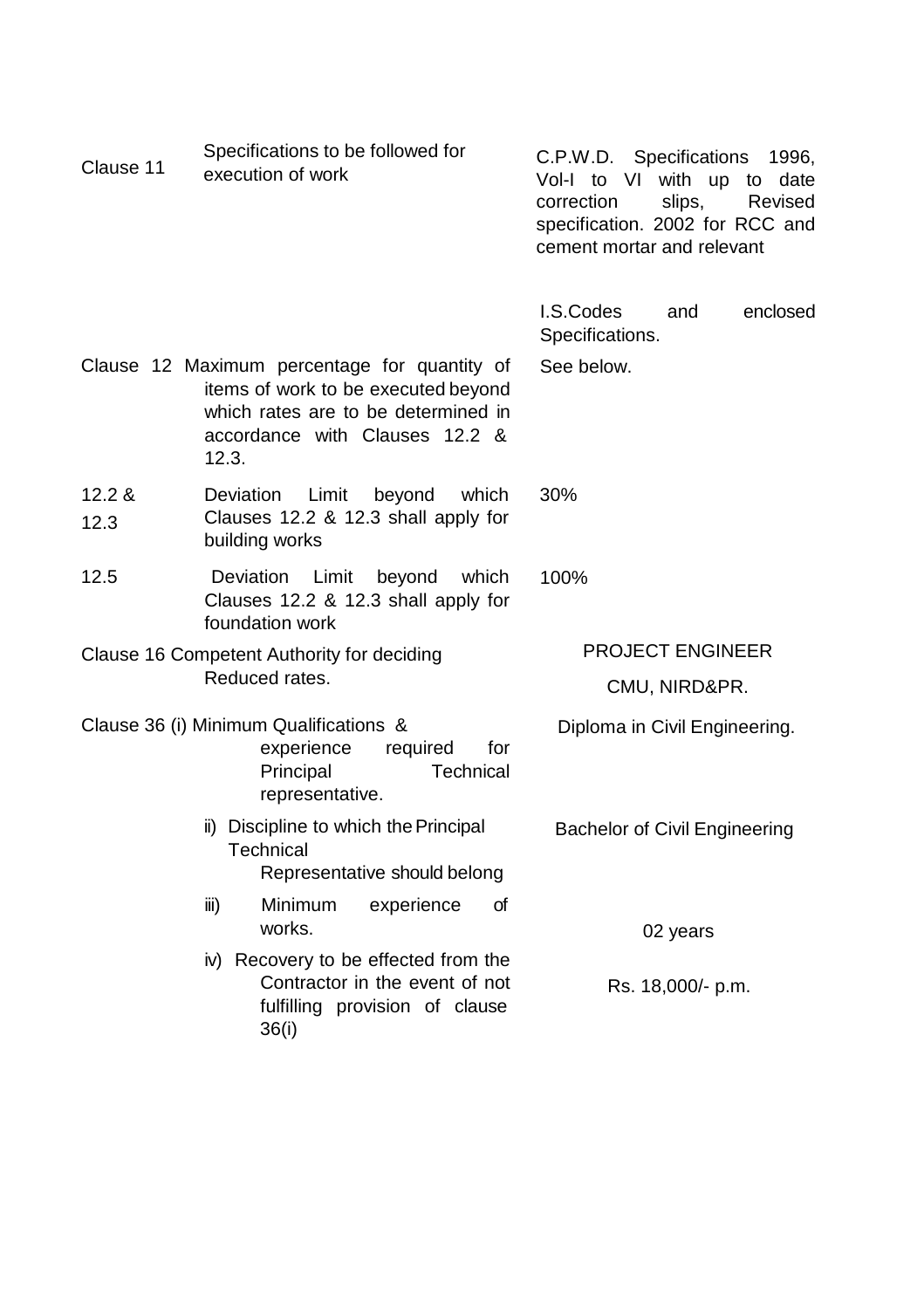| Clause 42 | i)                 | Schedule/statement<br>for<br>determining<br>theoretical<br>quantity of cement & bitumen<br>on the basis of Delhi Schedule<br>of Rates 2002 printed by<br>C.P.W.D. |                                                                |
|-----------|--------------------|-------------------------------------------------------------------------------------------------------------------------------------------------------------------|----------------------------------------------------------------|
|           | ii)                | Variations<br>permissible<br>on<br>theoretical quantities.                                                                                                        |                                                                |
|           | a)                 | Cement:                                                                                                                                                           |                                                                |
|           |                    | For works with estimated cost                                                                                                                                     | 3% (Plus / minus)                                              |
|           | Rs.5 Lakhs         | put to tender not more than                                                                                                                                       | 2% (Plus / minus)                                              |
|           |                    | For works with estimated cost put to tender more<br>than Rs.5 Lakhs                                                                                               |                                                                |
|           |                    |                                                                                                                                                                   | Corrections Interpolations<br>Over writing<br>P.E              |
|           | b)<br>$\mathbf{C}$ | Bitumen for all works<br>Steel Reinforcement and structural steel<br>Sections for each diameter, section and<br>Category.                                         | 2.5 % plus only and nil on<br>minus side.<br>2% (Plus / minus) |
|           | d)                 | All other materials                                                                                                                                               | Nil                                                            |
|           |                    | Recovery rate for quantities beyond permissible variation:                                                                                                        |                                                                |

| SI.No | Description of item                  | Rates in figures and words at which recovery shall be made<br>from the contractor. |                                              |  |
|-------|--------------------------------------|------------------------------------------------------------------------------------|----------------------------------------------|--|
|       |                                      | Excess beyond<br>permissible variation.                                            | Less use beyond the<br>permissible variation |  |
| 1     | Cement (43 grade OPC ISI<br>marked)  | <b>NA</b>                                                                          | As per DSR 2018                              |  |
| 2     | reinforcement (TMT<br>Steel<br>bars) | <b>NA</b>                                                                          | As per DSR 2018                              |  |
|       |                                      | Corrections Interpolations Over writing                                            | PЕ                                           |  |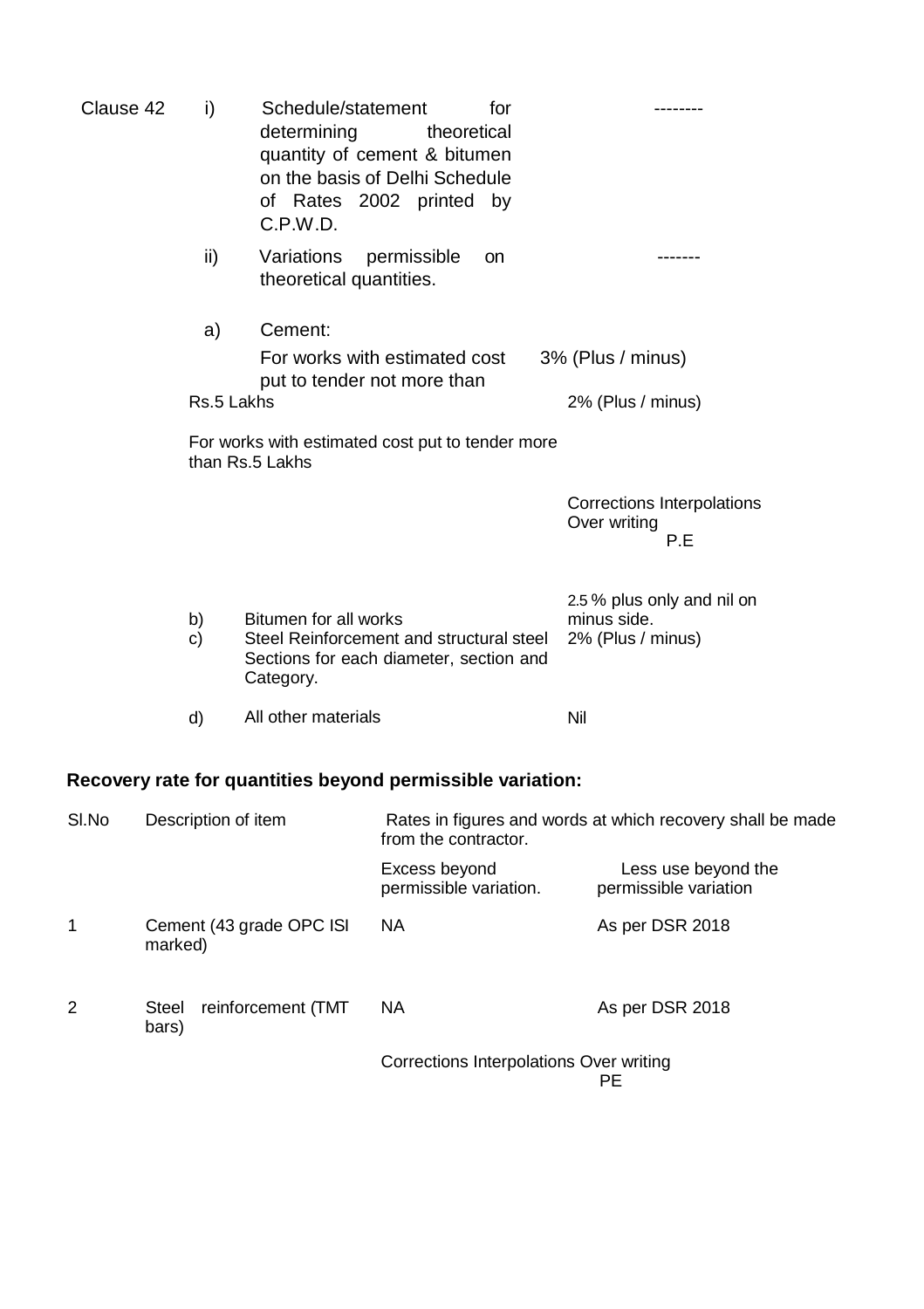### **Conditions for Cement :**

1. The contractor shall procure 43 grade (confirming to IS8112) ordinary Portland cement as required in the work from reputed manufacturers of cement having production capacity of one million tone per annum or more such as ACC, L&T, J.P.Rowa, Vikram Shree cement, Birla jute and Cement Corporation India etc, i.e agencies approved by the ministry of Industry, and holding license to use ISI certification mark for their product. The tenderers a my also submit a list of names of cement manufacturers which they propose to use in the work. The tender accepting authority reserves right to accept or reject name(s) of cement manufacture(s) which the tenderer proposes to use in the work. No change in the tendered rates will be accepted if the tender accepting authority does not accept the list of cement manufacturers, given by the tenderer, fully or partially. Supply of cement shall betaken 50 Kg bags bearing manufacturers name and IS marking Samples of cement arranged by the contractor shall be taken by the Engineer – in Charge and got tested in accordance with provisions of relevant BIS Codes. In case test results indicate that the cement arranged by the contractor does not conform to the relevant BIS Code, the same shall stand rejected and shall be removed from the site by the contractor at his own cost within a week"s time of written order from the Engineerin-Charge, to do so.

- 2. The cement shall be brought at site in bulk supply of approximately 10 tones or as decided by the Engineer in Charge.
- 3. The cement godown of the capacity to store in a minimum of 600 bags of cement shall be constructed by the contractor at site of work for which no extra payment shall be made. Double lock provision shall be made, to the door of cement godown. The keys of one lock shall remain with the Engineer-in Charge or hisauthorized representative and the key of the other lock shall remain with the contractor. The contractor shall be responsible for the watch and ward and safety of cement godown. The contractor shall facilitate the inspection of the cement godown by the Engineer-in-Charge at anytime.
- 4. The contractor shall supply free of charge the cement required for testing. The cost of test will be borne by the contractor/Department in the manner indicated below.
	- (i) By the contractor if the result shows that the cement does not conform to relevant BIS code.
	- (ii) By the Department if the results show that the cement confirms to relevant BIS Code.
- 5. The actual issue and consumption of cement on work shall be regulated and proper accounts maintained as provided in clause 10 of the contract. The theoretical consumption of cement shall be worked out as per procedure prescribed in clause 42 of the contract and shall be governed by conditions laid there in.
- 6. Cement brought to site and cement remaining unused after completion of work shall not be removed from site without written permission of the Engineer-in-Charge.

### **Conditions for Steel**:

1. The contractor shall procure steel reinforcement bars conforming to relevant BIS codes from main producers such as VSP SAIL TATA as approved by the Ministry of Steel. The contractor shall have to obtain and furnish test certificates to the Engineer- in-Charge I respect of all supplies of steel brought by him to the site of work. Samples shall also be taken and got tested by the Engineer-in-Charge as per the provisions in this regard in relevant BIS codes. In case the test results indicate that the steel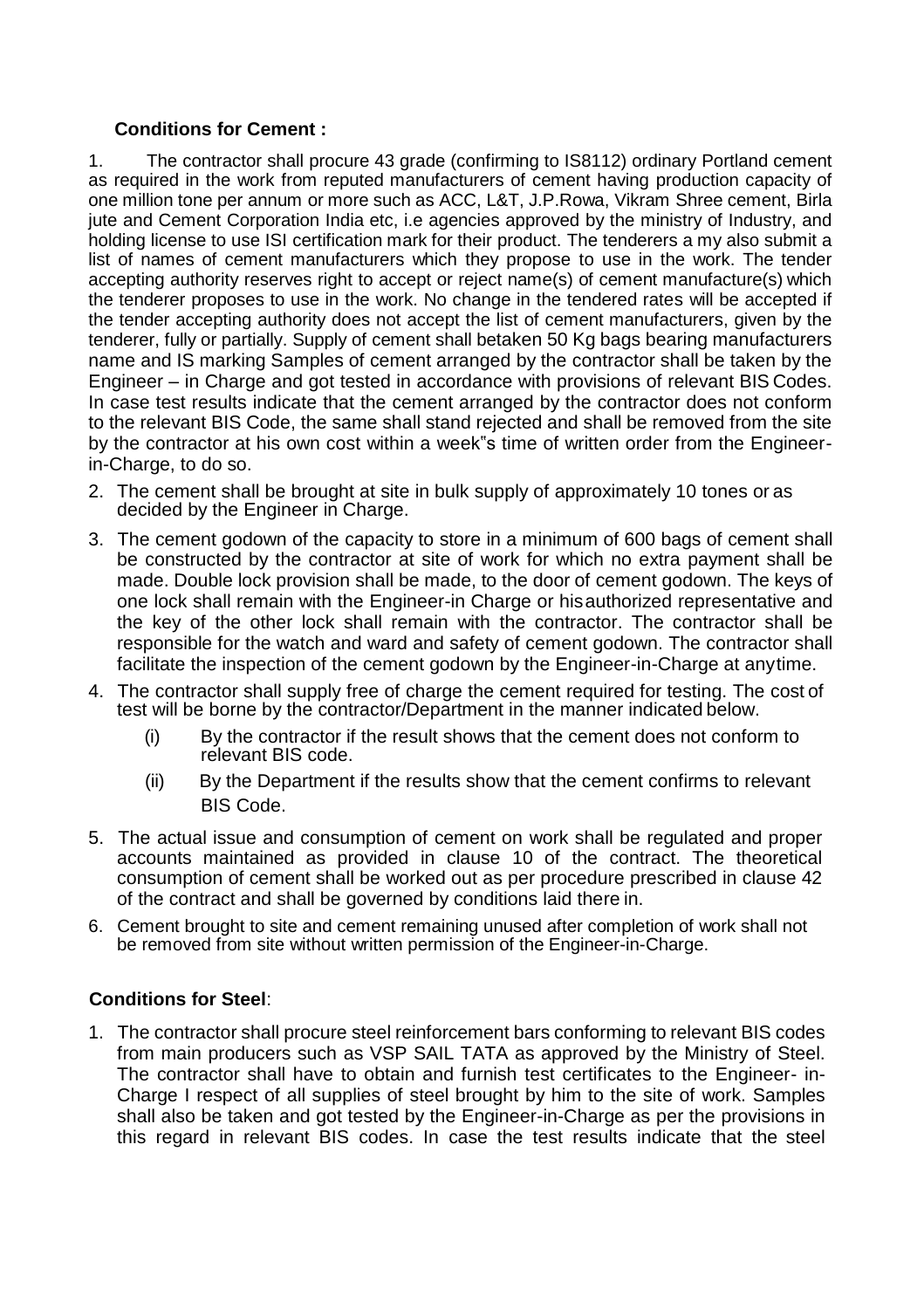arranged by the contractor does not conform to BIS codes, the same shall stand rejected and shall be removed from the site of work by the contractor at his cost within a week"s time from written orders from the Engineer-in-Charge

- 2. The steel reinforcement shall be brought to the site in bulk supply of 10 tones or more or as decided by the Engineer-in-Charge.
- 3. The steel reinforcement shall be stored by the contractor at site of work in such away as to prevent distortion & corrosion and nothing extra shall be paid on this account. Bars of different sizes and length shall be stored separately to facilitate easy counting and checking.
- 4. For checking nominal mass tensile strength bend test, re bend test etc., specimen of sufficient length shall be cut from each size of the bar at random at frequency not less that specified below.

| Size of bar       | For consignment below 300<br>tones.                              | For consignment over 300<br>tones.               |
|-------------------|------------------------------------------------------------------|--------------------------------------------------|
| Under 10mm<br>dia | One sample for each 25<br>tones or Part thereof.                 | one sample for each 40 tones<br>or Part thereof  |
|                   | 10 to 16 mm dia One sample for each 35<br>tones or Part thereof. | one sample for each<br>45tonnes or Part thereof. |
| Over 16mm dia     | One sample for each 45<br>tones or Part thereof.                 | one sample for each 50 tones<br>or Part thereof. |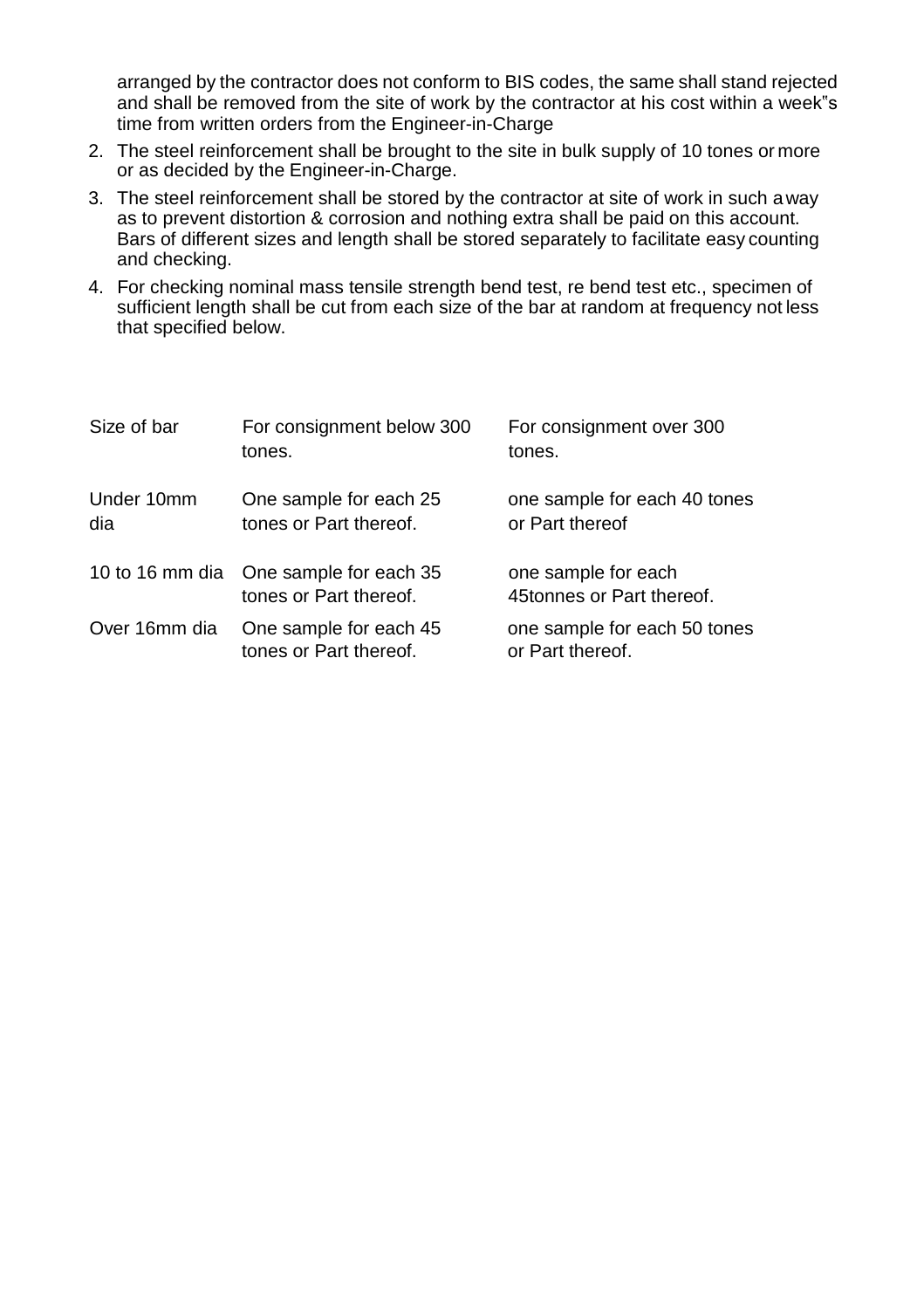5. The contractor shall supply free of charge the steel required for testing. The cost of tests shall be borne by the contractor/Department in the manner indicated below : By the contractor, if the results show that the steel does not conform to relevant BIS codes.

By the Department, if the results show that the steel conforms to relevant BIS codes.

- 6. The actual issue and consumption of steel on work shall be regulated and proper accounts maintained as provided in clause 10 of the contract. The theoretical consumption of steel shall be worked out as per procedure prescribed in clause 42 of the contract and shall be governed by conditions laid therein.
- 7. Steel brought to site and steel remaining unused shall not be removed from site without the written permission of the Engineer-in-Charge.

## **SPECIAL CONDITIONS:**

- 1. Unless otherwise provided in the Schedule of Quantities of CPWD Specifications the rates tendered by the Contractor shall be inclusive and shall apply to all heights, lifts, leads and depths of the building and nothing extra shall be payable to him on this account.
- 2. The contractors shall make their own arrangements for obtaining electric connections if required and make necessary payments directly to the department concerned.
- 3. Other agencies doing works related with this project may also simultaneously execute their works and the contractor shall afford necessary facilities for the same. The contractor shall leave such necessary holes, openings etc., for laying/burying in the work pipes, cables, conduits, clamps, boxes, and hooks for fan clamps etc., as may be required for other agencies. Conduits for electrical wiring/cables will be laid in a way that they leave enough space for concreting and do not adverselyaffect the structural members. Nothing extra over the agreements rates shall be paid for the same.
- 4. Some restrictions may be imposed by the security staff etc., on the working and for movement of labour, materials etc., The contractor shall be bound to follow all such restrictions/instructions and nothing extra shall be payable on this account.
- 5. a) The work shall be carried out in a manner complying in all respects with the requirements of relevant by laws of the local body under the jurisdiction of whichthe work is to be executed and/or as directed by the Engineer –in-Charge. And nothing extra will be paid on this account.

b) If as per municipal rules the huts for labour are not to be erected at the siteof work by the contractors. The contractors are required to provide such accommodation as is acceptable to local bodies and nothing extra shall be paid on this account.

c) The contractor shall comply with proper legal orders and directions of local or public authority or municipality and abide by their rules and regulations and pay all fees and charges, which he may be liable to pay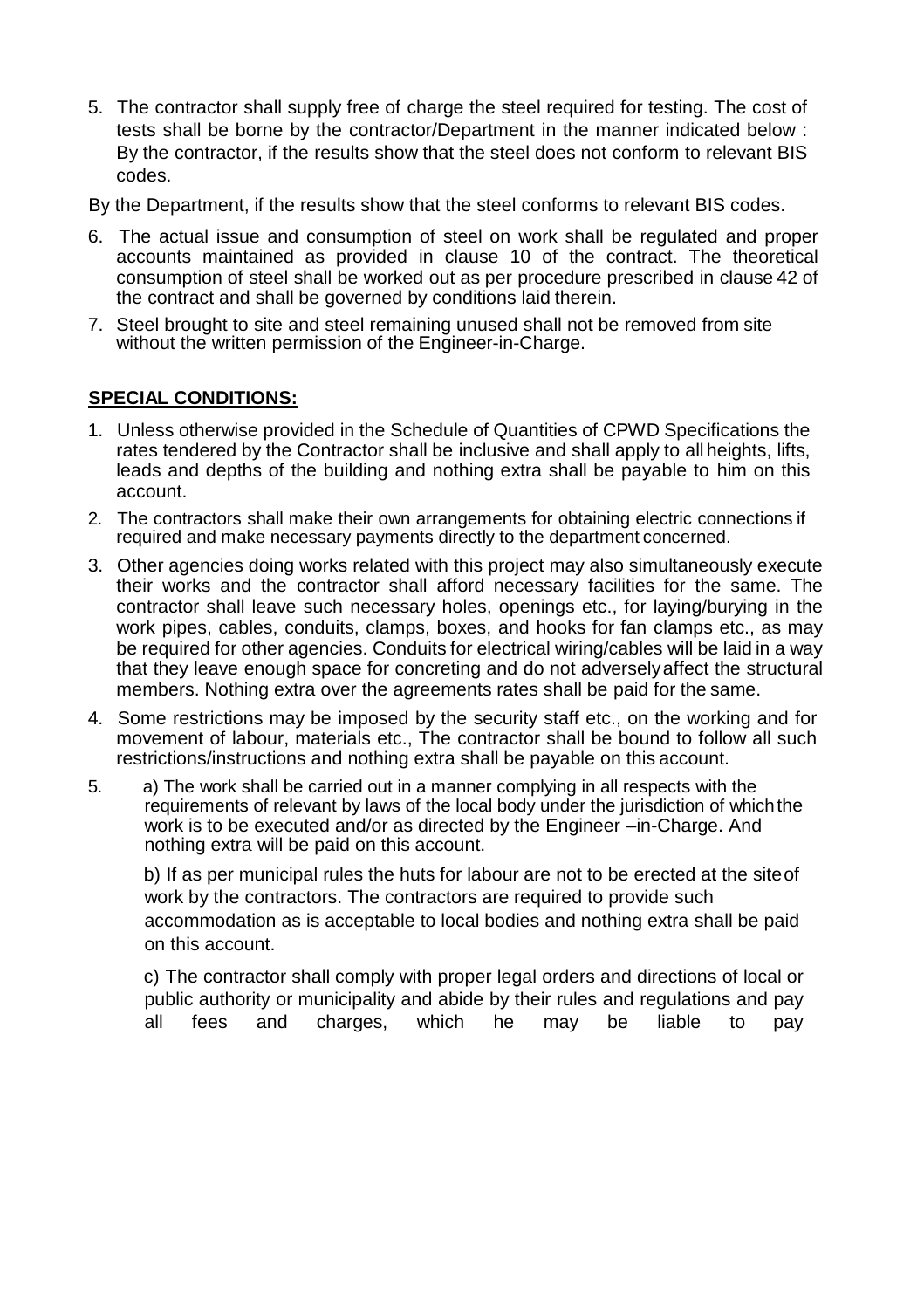- 6. Mines & Quarries recovery of seignior-age charges from the bills of the contractors royalty at the prevalent rates shall be deducted from the bills of the contractor on the material ( where royalty is payable on materials like boulders, sand etc.) as per Govt of A.P. G.O. No. 217 dated 29/09/2004 (Copy enclosed) if the contractor fails to produce the documentary evidence having paid the seignior-age charges to the government. The quoted rate of the contractor shall be inclusive of all such royalty and taxes etc. and nothing extra shall be payable on this account.
- 7) The Contractor will have to work according to the program for work approved by the Engineer-in-Charge. The contractor shall construct a sample unit whereverapplicable complete in all respect within time specified by the Engineer-in-Charge.
- 8) The contractor shall take instructions from the Engineer-in-Charge for stacking of material in any place. No excavated earth or building material shall be stacked onareas where other buildings roads, services or compound walls are to be constructed.
- 9) Cement godown shall be provided with a single door with two locks. The keys of one locks shall remain with Engineer-in-Charge of work or his authorized representative and that of the other lock with the authorized agent of the contractor at the site of work so that the cement is removed from the godown according to the daily requirement with the knowledge of both the parties and proper account maintained in standard proforma.
- 10) The contractor shall be fully responsible for the safe custody of the materials issued to him even if the materials are under double lock system.
- 11) The contractor shall construct suitable godowns yards at the site of work for storing all other materials so as to be safe against damage by sun, rain, fire, theft etc., at his own cost and also employ necessary watch and ward establishments for the purpose at his cost.
- 12) The steel doors windows, ventilators and composite units shall be got fabricated in works shop duly approved by the Engineer-in-Charge.

13) The proof of execution certificate should be signed/countersigned by an officer not below the rank of Project Engineer. The tender should be able to arrange steel centering and shuttering with steel propping for an area of up to 800 Sqm at a time for concrete work.

14) The contractor has to submit bar chart for the execution of the work duly signed by the contractor so as to complete the work stipulated time period.

15) Intending tenderers are advised to visit the site and get acquaintedwith site conditions before tendering.

16) Any delay / failure on the part of the tenderer to arrange for men and materials at required time shall not be considered as valid hindrance.

17) The contractor has to furnish monthly progress report indicating both physical and financial status of the work.

18) Water charges: Clause 31 A of P W D - 8 for unfiltered water supply is not applicable since the contractor has to arrange water for construction purposes andthis water shall be tested from a recognized laboratory periodically as directed by the Engineer-in-Charge. Testing charges will be borne by the contractor.

19) The contractor shall supply free of charge the steel required for testing. The cost of test shall be borne by the contractor /Department in the manner indicatedbelow:

(i) By the contractor if the results show that the steel does not conform to relevant BIS codes.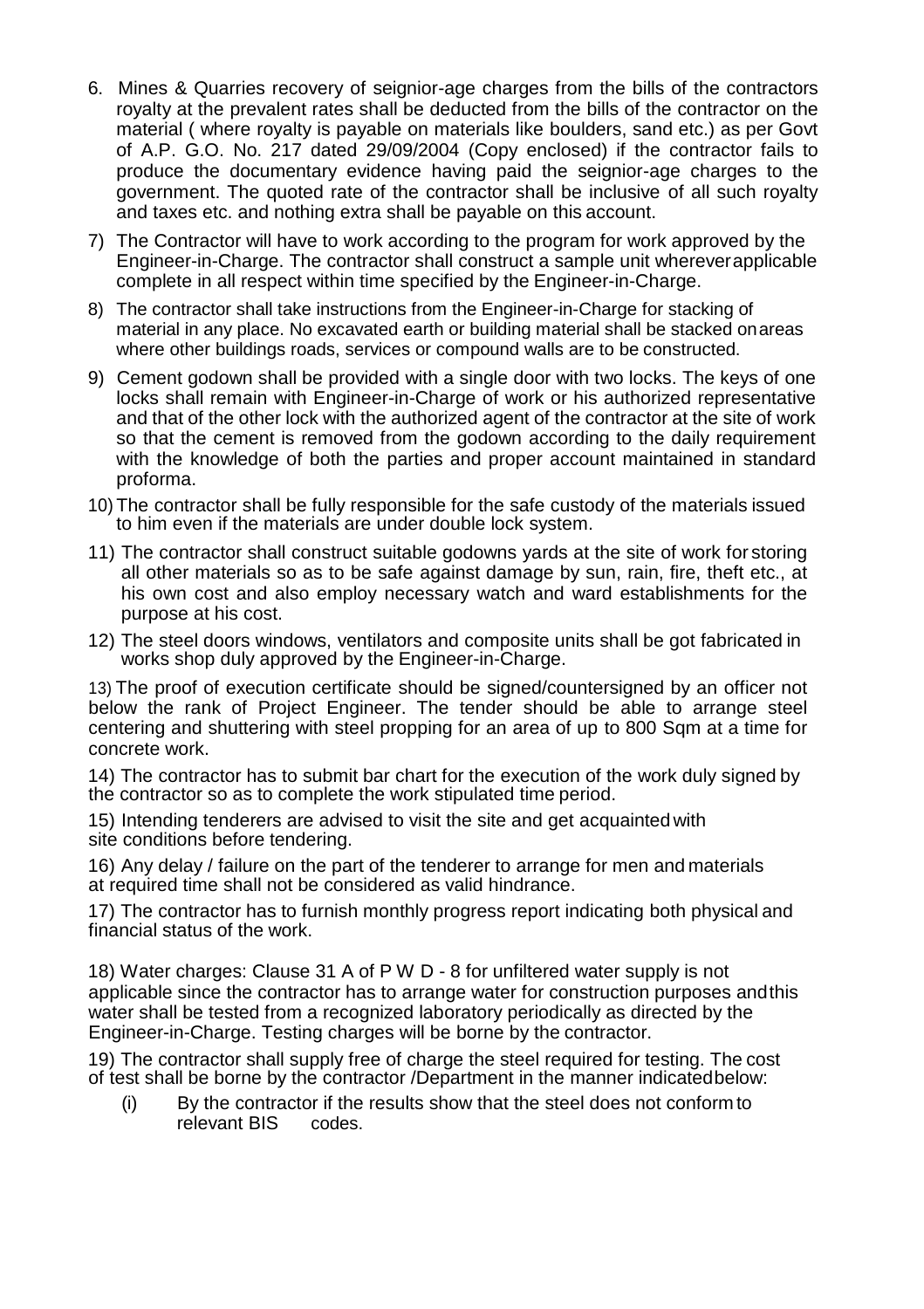(ii) By the Department if the results show that the steel conforms to relevant BIS codes

20) The actual issue and consumption of steel on work shall be regulated and proper accounts maintained as provided in clause 10 of the contract. The theoretical consumption of steel shall be worked out as per procedure prescribed in clause 42 of the contract and shall be governed by conditions laid therein.

21) Steel brought to site and steel remaining unused shall not be removed from site without the written permission of the Engineer-in-Charge.

22) The contractor shall furnish to the Department all the purchase invoices both for cement and steel for every consignment.

23) Weight being calculated with the help of table-IV in Para 5.3.3. Of CPWD specifications 1996 however for bars M S /cold twisted up to and including 10 mm the following procedure shall be adopted. The average sectional weight for each diameter shall be arrived at from samples for each lot of steel received at site. The actual weight of steel issued shall be modified to take into account the variation between the actual and the standard co-efficient given in table IV and the contractors accounts will be debited by the cost modified quantity only. The decision to be followed for determining the average sectional weight of each lot Quantity of each diameter of steel received at site of work each lot. Quantity of each diameter of steel received at site if work each day will constitute one single lot for this purpose.

24) All materials obtained from Government stores or otherwise shall be got checked by the Junior Engineer in-Charge of the works on receipt of the same at site beforeuse.

25) The contractor should also dismantle the entire structure along with the foundations of the existing buildings and refill with earth in the dismantled foundations wherever necessary. The contractor should not use any serviceable /unserviceable materials obtained from the dismantlement in the construction if new buildings.

26) The contractor should use factory made round type cover blocks for all R C C works to avoid displacement of bars in any directions and to ensure propercover.

27) Sometimes it shall not be possible to pay monthly bills on account of non-availability of LOC/Budget/Deposit. No claim shall be entertained for slow progress stoppage of work on this account.

28) Materials having BIS marking shall be used on work. In case any materials where the BIS marking is not available such materials should be got from the firms approved by the Chief Engineer (SZ) II Where no such approval exists then the shall be got approved from the Engineer in charge. The materials procured without such approval will not be allowed for use in the work.

29) All aluminium extruded doors and windows shall be manufactured from standard extruded aluminium section manufactured by JINDAL INDAL or the firms approved by CE SZII.

30) Terrazzo tiles to be used shall be got from firm as approved by the CESZII.

31) Before use in work samples of granite and marble slabs, shade of laminated

particleboards and samples of manufactured items/fittings have to be got approved from the Engineer in charge.

32) Steel windows shall be manufactured in the workshop duly approved by CE SZII from standard sections having BIS marking from approved manufacturers like Sen Harvicks/Metal Window Corporation/Madhu Industries or from the firms approved by the EE., Maintenance Unit- - NIRD., Rajendranagar, Hyderabad.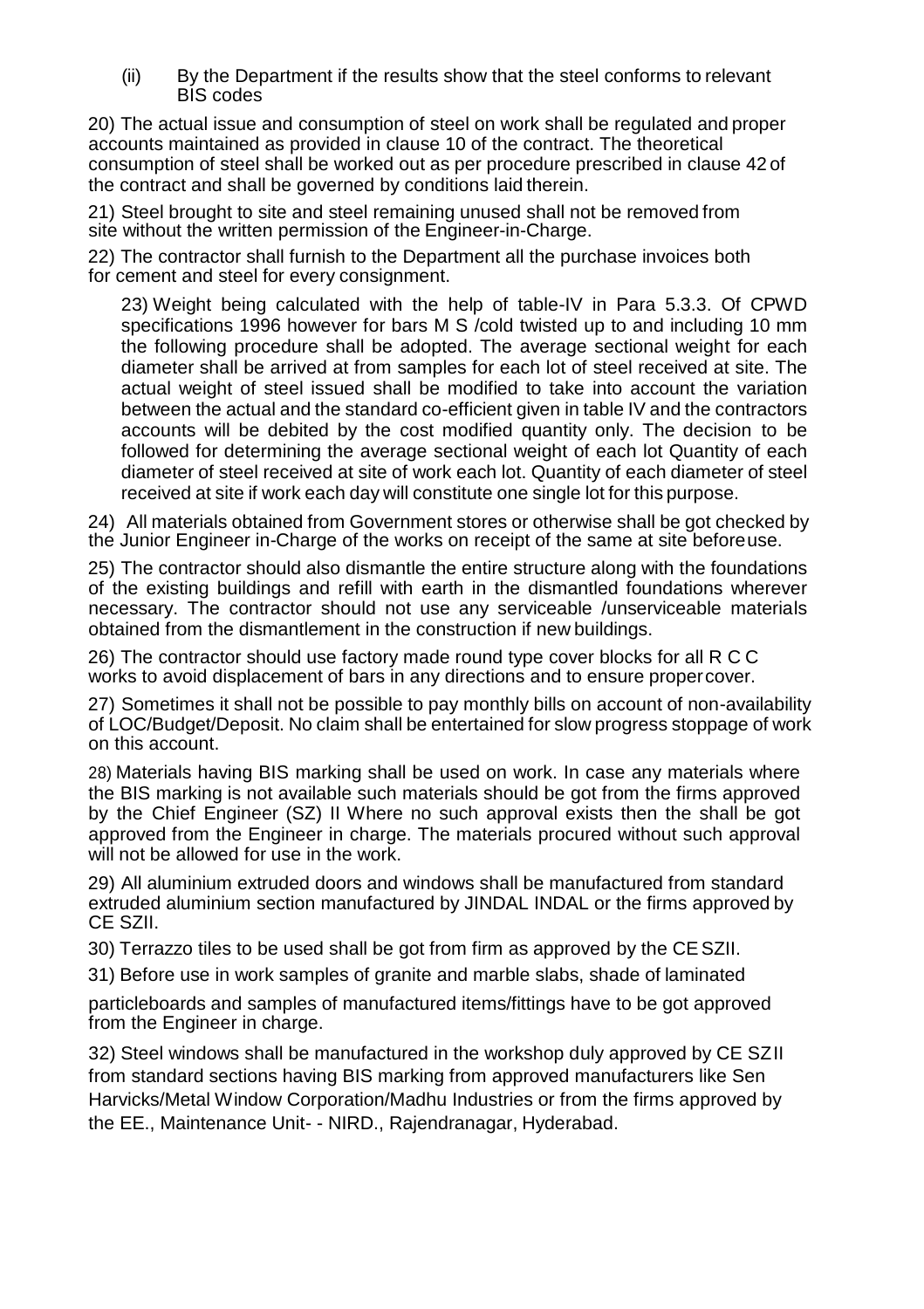#### GOVERNMENT OF TELANGANA ABSTRACT

Mines and Minerals – Revision of Rates of Seignorage Fee and Dead Rent - Orders – Issued.

## AND COMMERCE (MINES.I) DEPARTMENT

**INDUSTRIES** 

G.O.MS.No. 67 Dated: 26/09/2015 Read the following

1) G.O.Ms.No.198, Industries & Commerce (M.I) Dept., dt:13.08.2009 2) Government Memo No.418/M.I(1)/2015,dated:08.07.2015. 3) From the Director of Mines and Geology, Hyderabad Letter No.3305/MR/2014, dated:08.07.2015.

## **O R D E R:**

The following notification will be published in the Extra-Ordinary Issue of the Telangana Gazettee dated:the 26<sup>th</sup> September, 2015.

\*\*\*\*\*

#### **NOTIFICATION**

In exercise of the powers conferred by Section Sub-Section (1) of 15 of the Mines & Minerals (Development & Regulation) At, 1957 (Central Act No.67 of 1957), the Government of Telangana hereby issue the following amendments to the

A.P. Minor Mineral Concession Rules, 1966 issued in G.O.Ms.No.1172, Industries & Commerce (Mines-I) Department, dated:04-09-1967 and as amended subsequently from time to time and as adapted vide G.O.Ms.No.55, Industries & Commerce (Mines.I) Department, dated:26.08.2015 as A.P. Minor Mineral Concession Rules, 1966 (Telangana Adaptation) order, 2015.

#### **AMENDMENTS**

In the said rules, under rule 10 for Schedules I and II the following shall be substituted, namely:

#### **SCHEDULE-I**

#### **RATES OF SEIGNIORAGE FEE**

| SI.<br>No.     | Name of the Minor<br>Mineral                                                  | Unit      | Rate of Seigniorage fee (In Rupees)                                                                                                                                                     |
|----------------|-------------------------------------------------------------------------------|-----------|-----------------------------------------------------------------------------------------------------------------------------------------------------------------------------------------|
| $\vert$ 1      | <b>Building Stone, Rough</b><br>Stone/ Boulders, Road<br>Metal<br>and Ballast | M3/MT     | 75/50                                                                                                                                                                                   |
| $\overline{2}$ | <b>Dimensional Stone</b><br>used for Kerbs &<br>Cubes                         | MT        | 100/MT                                                                                                                                                                                  |
| 3              | Lime Kankar/<br>Limestone                                                     | <b>MT</b> | The rate of royalty as applicable to Limestone (other<br>than LD Grade) in respect of major<br>Minerals as per the 2 <sup>nd</sup> Schedule of the Mines &<br>Minerals (D&R) Act, 1957. |
| $\overline{4}$ | Marble                                                                        | M3/MT     | 250/100<br>32                                                                                                                                                                           |
| $\overline{5}$ | Mosaic chips                                                                  | МT        | 45                                                                                                                                                                                      |
| 6              | Morrum/Gravel &<br><b>Ordinary Earth</b>                                      | M3/MT     | 30/20                                                                                                                                                                                   |
| 7              | <b>Ordinary Sand</b>                                                          | M3/MT     | 40/27                                                                                                                                                                                   |
| $\overline{8}$ | Shingle                                                                       | M3/MT     | 25/17                                                                                                                                                                                   |
| $\overline{9}$ | <b>Chalcedony Pebbles</b>                                                     | M3/MT     | 75/50                                                                                                                                                                                   |
| 10             | Fullers Earth/<br><b>Bentonite</b>                                            | MT        | 150                                                                                                                                                                                     |
| 11             | Shale/Slate                                                                   | <b>MT</b> | 150                                                                                                                                                                                     |
| 12             | Rehmatti                                                                      | МT        | 25                                                                                                                                                                                      |
| 13             | Limestone slabs                                                               | M2/MT     | 8/100                                                                                                                                                                                   |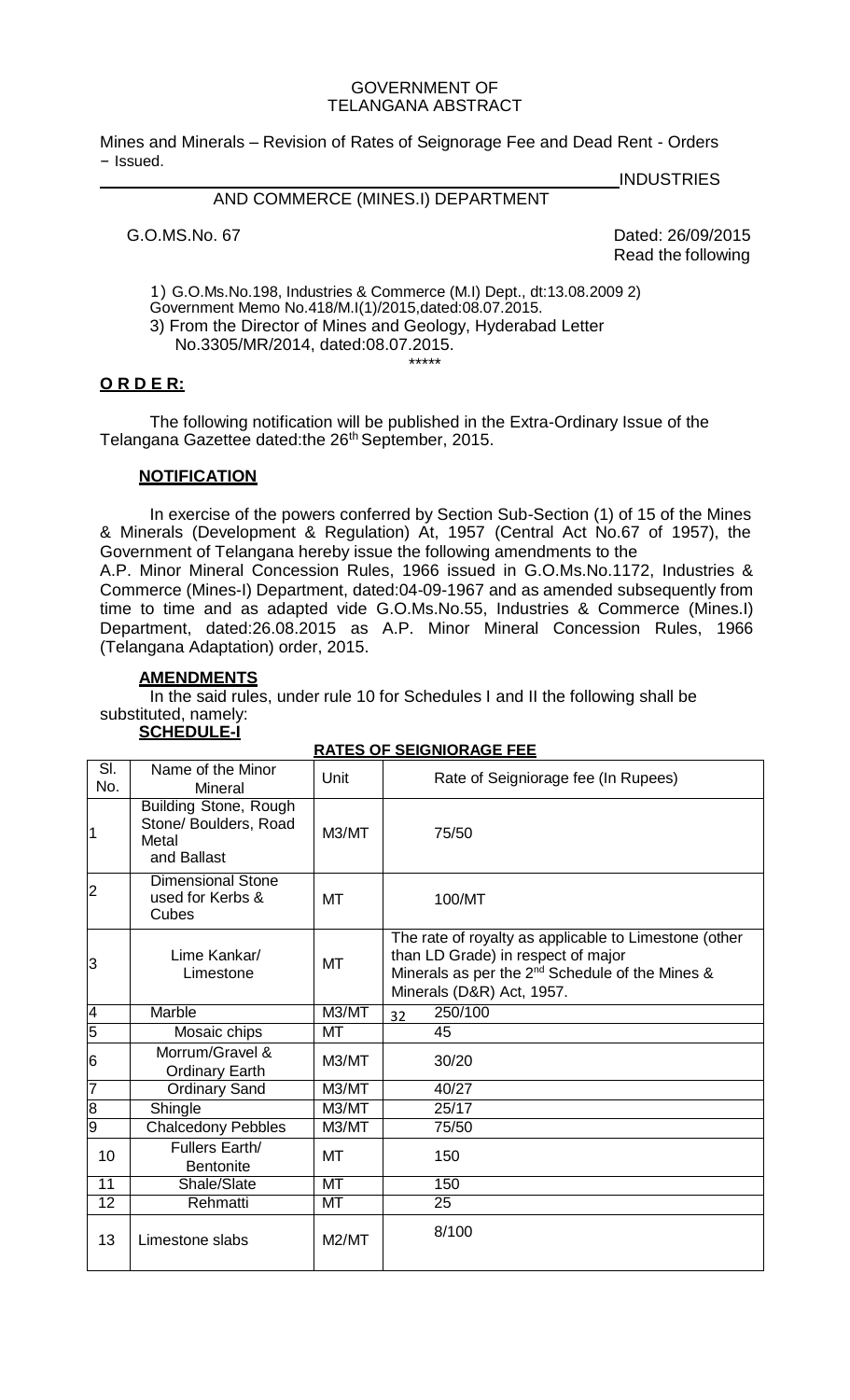| 14           | Brick Earth used in<br>the manufacture of<br>Bricks including<br>Mangalore Tiles. |                                  | Rs.6000/- per kiln per annum |                       |
|--------------|-----------------------------------------------------------------------------------|----------------------------------|------------------------------|-----------------------|
| 15           | Granite useful for<br>cutting and polishing                                       | Gangsaw above<br>270 x above 150 | Below 270<br>X below 150     | Equal and below<br>70 |
| la           | <b>Black Granite</b>                                                              | 3000                             | 2300                         | 1200                  |
| $\mathsf{b}$ | <b>Colour Granite</b>                                                             | 2300                             | 2000                         | 1000                  |

The rates shown at Sl.No.15 shall come into force w.e.f., two years from the date of this G.O. until then the rates ordered in G.O.Ms.No.198, Industries & Commerce (M.I) Dept., dt:13.08.2009 shall continue to be inforce.

# **SCHEDULE-II**

## **Rates of Dead Rent**

| SI.<br>No.     | Name of the mineral                                                                                                                                                                                                                                                                | Rate of Dead<br>Rent per<br>hectare per<br>Annuam<br>(in Rs.) |
|----------------|------------------------------------------------------------------------------------------------------------------------------------------------------------------------------------------------------------------------------------------------------------------------------------|---------------------------------------------------------------|
| 1              | <b>Black Granite</b>                                                                                                                                                                                                                                                               | 1,00,000                                                      |
| $\overline{2}$ | <b>Colour Granite</b>                                                                                                                                                                                                                                                              | 80,000                                                        |
| 3              | Limestone other than classified as Major Minerals used for Lime burning<br>or building construction purposes, Marble, Boulders, Building Stone<br>including Stone used for Road Metal, Fullers Earth, Ballast Concrete and<br>other Constructions purposes, Slate<br>and Pyllites. | 50,000                                                        |
| 4              | Gravel Morrum, Shingle, Limestone Slabs, used for Flooring purposes,<br>Chalcedeny Pebbles used in the building purposes, Limeshell for burning<br>used for building purposes and Rehmatti.                                                                                        | 40,000                                                        |

**2.** The rate of royalty revised by Government of India with effect from 01.09.2014 in respect of (31) Major Minerals now declared as Minor Minerals and transferred to the State Government in the extra-ordinary issue of the Gazette Government of India Notification No.423(E) dated:10.02.2015 shall be continued, until further orders.

**3.** This order issues with the concurrence of Finance Department vide their U.O.No.11350/292/EBS-VII/I&C/2015, dated:18-09-2015.

## BY ORDER AND IN THE NAME OF THE GOVERNOR OF TELANGANA)

ARVIND KUMAR SECRETARY TO GOVERNMENT & CIP

To,

The Commissioner of Printing, Stationary & Stores Purchase (Ptg. Wing) Hyderabad. (He is requested to publish the above Notification in the Extra-Ordinary issue of Telangana Gazette, and arrange to send 1000 copies of the same to Government in Industries & Commerce (M.I) Department).

The Director of Mines and Geology, Telangana State, Hyderabad The Vice

Chairman & Managing Director, Telangana State Mineral

Development Corporation Ltd., Hyderabad.

All the Joint Director/Deputy Director/Assistant Directors of Mines and Geology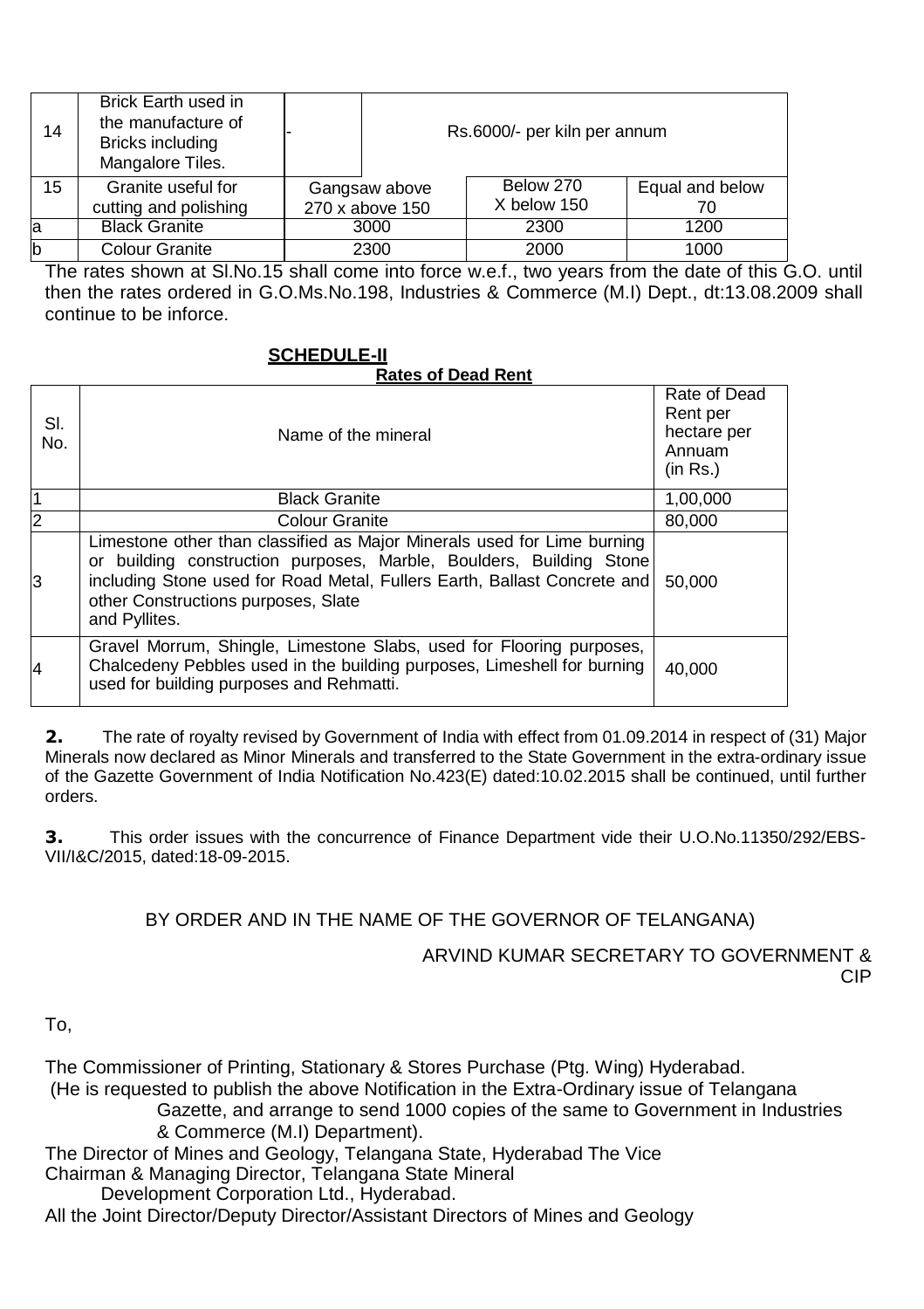through the Director of Mines and Geology, Hyderabad **Copy to:** The Secretary to Government, Ministry of Mines, GoI The Law (A) Department. The Finance Department. The Industries and Commerce (Mines.II) Department. The P.S. to Hon'ble Minister for Mines and Geology. The P.S. to Secretary to Government &CIP, Ind. & Com. Dept.,

SF/Sc.(C.No.418/M.I(1)/2015)

//Forwarded::By order//

SECTION OFFICER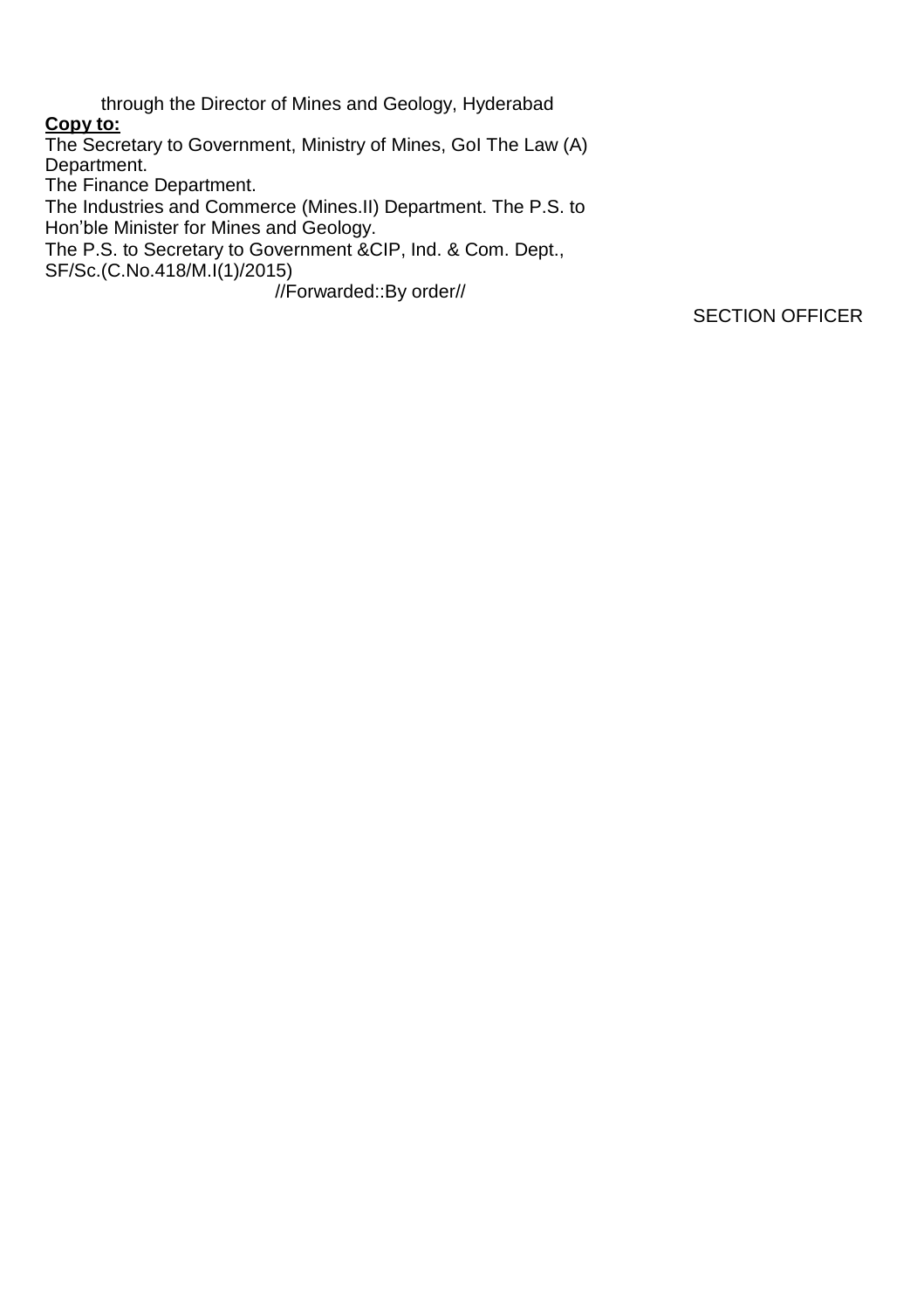## **Form Of Performance Security Bank Guarantee Bond**

| In consideration of the Director General, NIRD (hereinafter called "The                                                                                                                                                                                                                                                                                                                                                                                                                                                                                                                                                                                                                      |                                                     |       |
|----------------------------------------------------------------------------------------------------------------------------------------------------------------------------------------------------------------------------------------------------------------------------------------------------------------------------------------------------------------------------------------------------------------------------------------------------------------------------------------------------------------------------------------------------------------------------------------------------------------------------------------------------------------------------------------------|-----------------------------------------------------|-------|
| Government") having agreed under the terms and conditions of agreement                                                                                                                                                                                                                                                                                                                                                                                                                                                                                                                                                                                                                       |                                                     |       |
|                                                                                                                                                                                                                                                                                                                                                                                                                                                                                                                                                                                                                                                                                              | Dated. <b>COMPANY CONTINUES CONTINUES CONTINUES</b> |       |
|                                                                                                                                                                                                                                                                                                                                                                                                                                                                                                                                                                                                                                                                                              | and                                                 |       |
| (hereinafter called "the said contractor(s)")                                                                                                                                                                                                                                                                                                                                                                                                                                                                                                                                                                                                                                                |                                                     |       |
| for the work                                                                                                                                                                                                                                                                                                                                                                                                                                                                                                                                                                                                                                                                                 |                                                     |       |
|                                                                                                                                                                                                                                                                                                                                                                                                                                                                                                                                                                                                                                                                                              |                                                     |       |
| (herein after called "the said Agreement") having agreed to production of a<br>irrevocable Bank Guarantee for Rs.                                                                                                                                                                                                                                                                                                                                                                                                                                                                                                                                                                            |                                                     |       |
|                                                                                                                                                                                                                                                                                                                                                                                                                                                                                                                                                                                                                                                                                              |                                                     |       |
|                                                                                                                                                                                                                                                                                                                                                                                                                                                                                                                                                                                                                                                                                              | only) as security/guarantee from                    |       |
| the contractor(s) for compliance of his obligations in accordance with the terms<br>and conditions in the said agreement,                                                                                                                                                                                                                                                                                                                                                                                                                                                                                                                                                                    |                                                     |       |
| We, Metal and the present of the present of the hereinafter referred to as "the                                                                                                                                                                                                                                                                                                                                                                                                                                                                                                                                                                                                              |                                                     |       |
| Bank") (Indicate the name of the Bank)                                                                                                                                                                                                                                                                                                                                                                                                                                                                                                                                                                                                                                                       |                                                     |       |
| hereby undertake to pay to the Government an amountnot<br>exceeding Rs.                                                                                                                                                                                                                                                                                                                                                                                                                                                                                                                                                                                                                      |                                                     |       |
|                                                                                                                                                                                                                                                                                                                                                                                                                                                                                                                                                                                                                                                                                              |                                                     | Only) |
| on demand by the Government.                                                                                                                                                                                                                                                                                                                                                                                                                                                                                                                                                                                                                                                                 |                                                     |       |
| 2.                                                                                                                                                                                                                                                                                                                                                                                                                                                                                                                                                                                                                                                                                           | do hereby undertake                                 |       |
| . We_<br>to pay the amounts                                                                                                                                                                                                                                                                                                                                                                                                                                                                                                                                                                                                                                                                  |                                                     |       |
| (Indicate the name of the Bank)                                                                                                                                                                                                                                                                                                                                                                                                                                                                                                                                                                                                                                                              |                                                     |       |
| due and payable under this Guarantee without any demure, merely on a demand from the<br>Government stating that the amount claimed is required to meet the recoveries due or likely<br>to be due from the said contractor(s). Any such demand made on the Bank shall be<br>conclusive as regards the amount due and payable by the Bank under this Guarantee.<br>However, our liability under this guarantee shall be restricted to an amount notexceeding<br>However, our nability virtual and server the server of the server of the contract of the contract of the control of the contract of the contract of the contract of the contract of the contract of the contract of the contra |                                                     |       |
|                                                                                                                                                                                                                                                                                                                                                                                                                                                                                                                                                                                                                                                                                              |                                                     |       |
| 3. We, the said Bank further undertake to pay to the Government any money so demanded<br>notwithstanding my dispute or disputes raised by the contractor(s) in any suit or proceeding<br>pending before any court or Tribunal relating thereto, out liability under this present being<br>absolute and unequivocal. The payment so made by us under this bond shall be valid<br>discharge of our liability for payment there under and the contractor(s) shall                                                                                                                                                                                                                               |                                                     |       |
|                                                                                                                                                                                                                                                                                                                                                                                                                                                                                                                                                                                                                                                                                              |                                                     |       |

have no claim against us for making such payment.

4. We help are the set of the set of the set of the set of the set of the set of the set of the set of the set of the set of the set of the set of the set of the set of the set of the set of the set of the set of the set o

that the guarantee herein (Indicate the name of the Bank)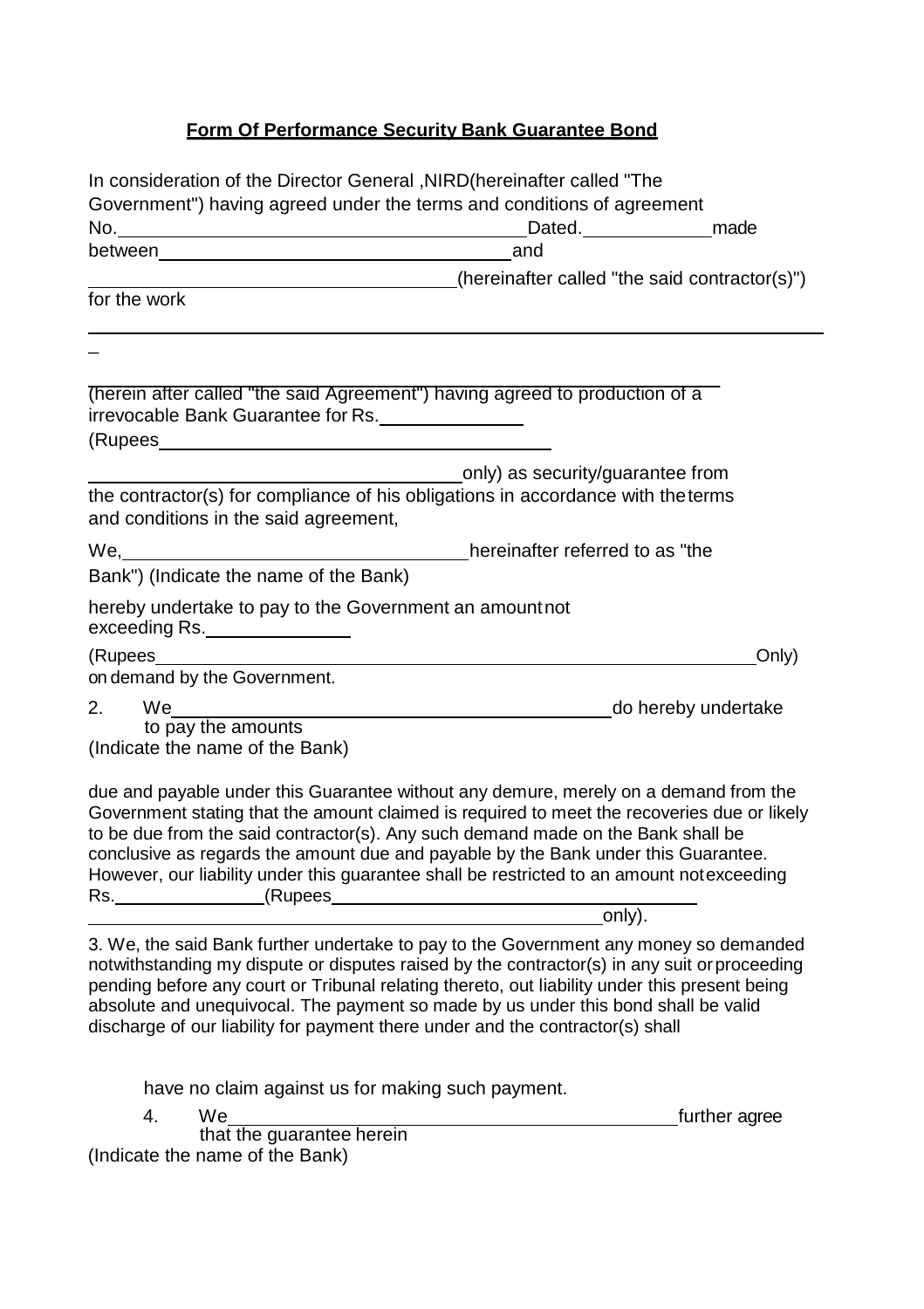contained shall remain in full force and effect during the period that would be taken for the performance of the said agreement and that it shall continue to be enforceable till all the dues of the Government under or by virtue of the said agreement have been fully paid and its claims satisfied or discharged or till Engineer-in-charge on behalf of the government certified that the terms and conditions of the said agreement have been fully and properly carried out by the said contractor(s) and accordingly discharges this guarantee.

5. We further agree that the state of the state of the state of the state of the state of the state of the state of the state of the state of the state of the state of the state of the state of the state of the state of th

with the Government (Indicate the name of the Bank)

that the Government shall have the fullest liberty without our consent and without effecting in any manner our obligations hereunder to vary any of the terms and conditions of the said agreement or to extend time of performance by the said contractor(s) from time to time or to postpone for any time or from time to time any of the powers exercisable by the Government against the said contractor(s) and to for-bear or enforce any of the terms and conditions relating to the said agreement and we shall not be relieved from our liability by reason of any such variation, or extension being granted to the said

contractor(s) or for any forbearance, act of omission on the part of the Government or any indulgence by the Government to the said contractor(s) or by any such matter or thing whatsoever which under the law relating to sureties would, but for this provision, have effect of so relieving us.

- 6. This guarantee will not be discharged due to the change in the constitution of the Bank or the contractor(s).
- 7. We

lastly

undertake not to revoke this

(Indicate the name of the Bank)

guarantee except with the previous consent of the Government inwriting.

8. This guarantee shall be valid up to<br>unless extended on demand by Government. Notwithstanding any mentioned above, our liability against this guarantee is restricted to Rs. (Rupees

 only) and unless a claim in writing is lodged with us within six months of the date of expiry or the extended date of expiry of this guarantee all our liabilities under this guarantee shall stand discharged.

| Dated the | day of |                           |
|-----------|--------|---------------------------|
| for       |        | (Indicate the name of the |
| Bank)     |        |                           |

**Contractor Contractor Project Engineer**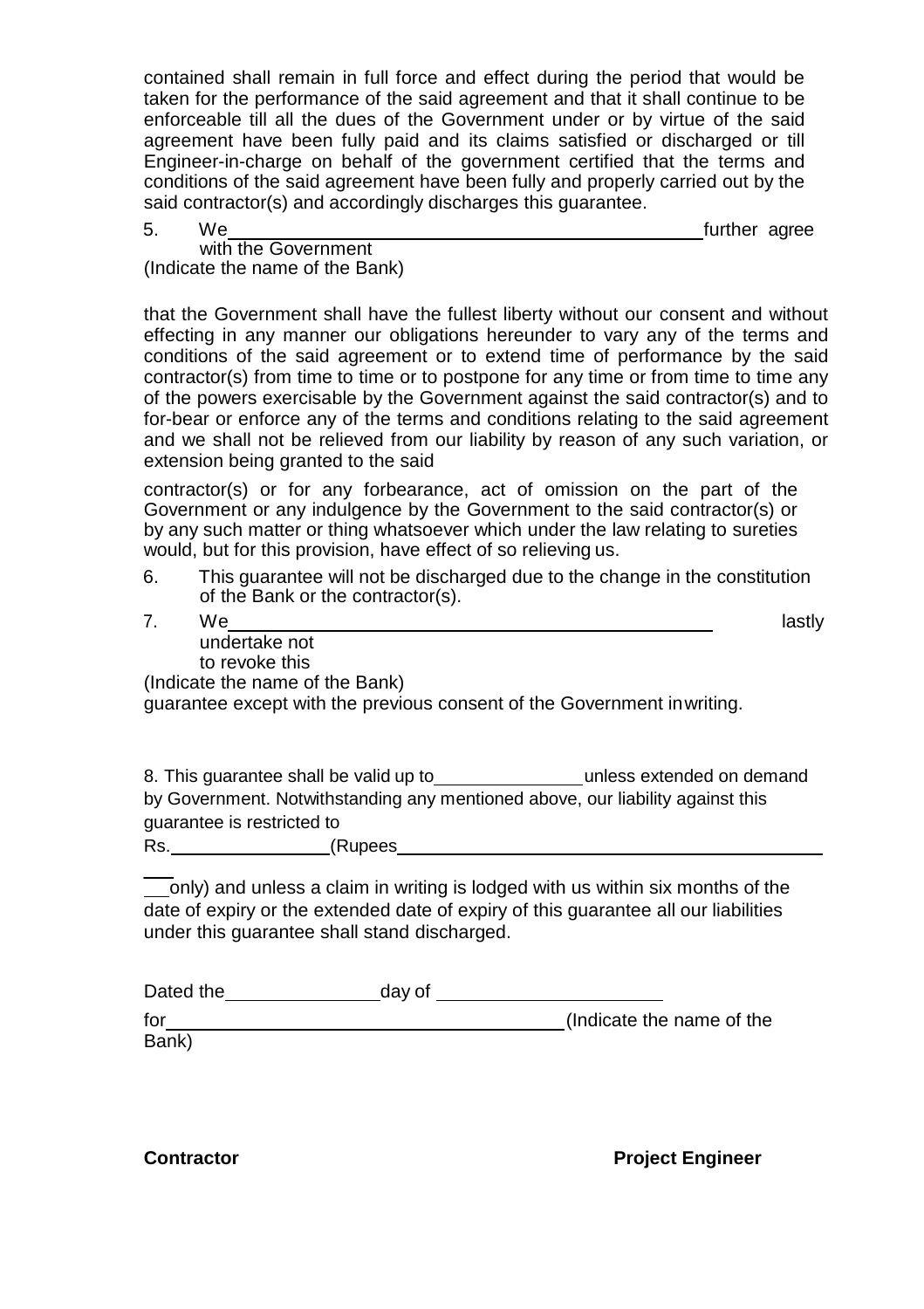## GENERAL TERMS AND CONDITIONS:

- 1. The work in general shall confirm to CPWD specifications Vol.-I, Vol.-VI/ electrical specifications with up to date correction slips and as directed by the Engineer-incharge.
- 2. The rate shall be mentioned both in figures and words, the rates mentioned in words will be taken as correct rates.
- 3. The rates are net and inclusive of all taxes transport royalty, GST., octroi etc., and nothing extra to be paid on any account.
- 4. No T & P will be issued by NIRDPR.
- 5. *A* variation of 10% is allowed in quantities for all the times.
- 6. The contractor should make his own arrangements for all the materials including cement, steel etc., and shall be kept under the control of the Project Engineer, NIRD., ISI., approved products only shall be used.
- 7. The water is to be arranged by the contractor at his own cost, if any time the water is supplied by NIRD a deduction of 1% of the bill amount will be deducted from the bill.
- 8. The payment will be made as per actual measurements.
- 9. Any damage to the adjacent structure shall be made good by the contractor at his own cost.
- 10. The right to reject any or all the tenders reserve with the PE,CIAT&SJ, NIRDPR.
- 11. The contractor shall clear the site properly after completion of the work.
- 12. The income tax and other statutory recoveries will be recovered from the gross amount of the bills as per rules.
- 13. The time limit for the completion of the work is as mentioned in tender notice and any delay beyond the stipulated time period compensation will be levied from the contractor as per CPWD rules.
- 14. No labour will be allowed to stay in the campus in nights however the chowkidar who looks after the materials of the contractor will be allowed to stay.
- 15. The contractor should procure cement (OPC) from the reputed companies such as CORAMANDEL, KCP., ACC., AMBUJA, ULTRA TEK etc., as directed by Engineer- incharge.
- 16. The contractor should procure steel from the reputed firms.
- 17. The contractor has to submit the GST Registration certificate before recording Running Account bill.

## **Contractor PROJECT ENGINEER**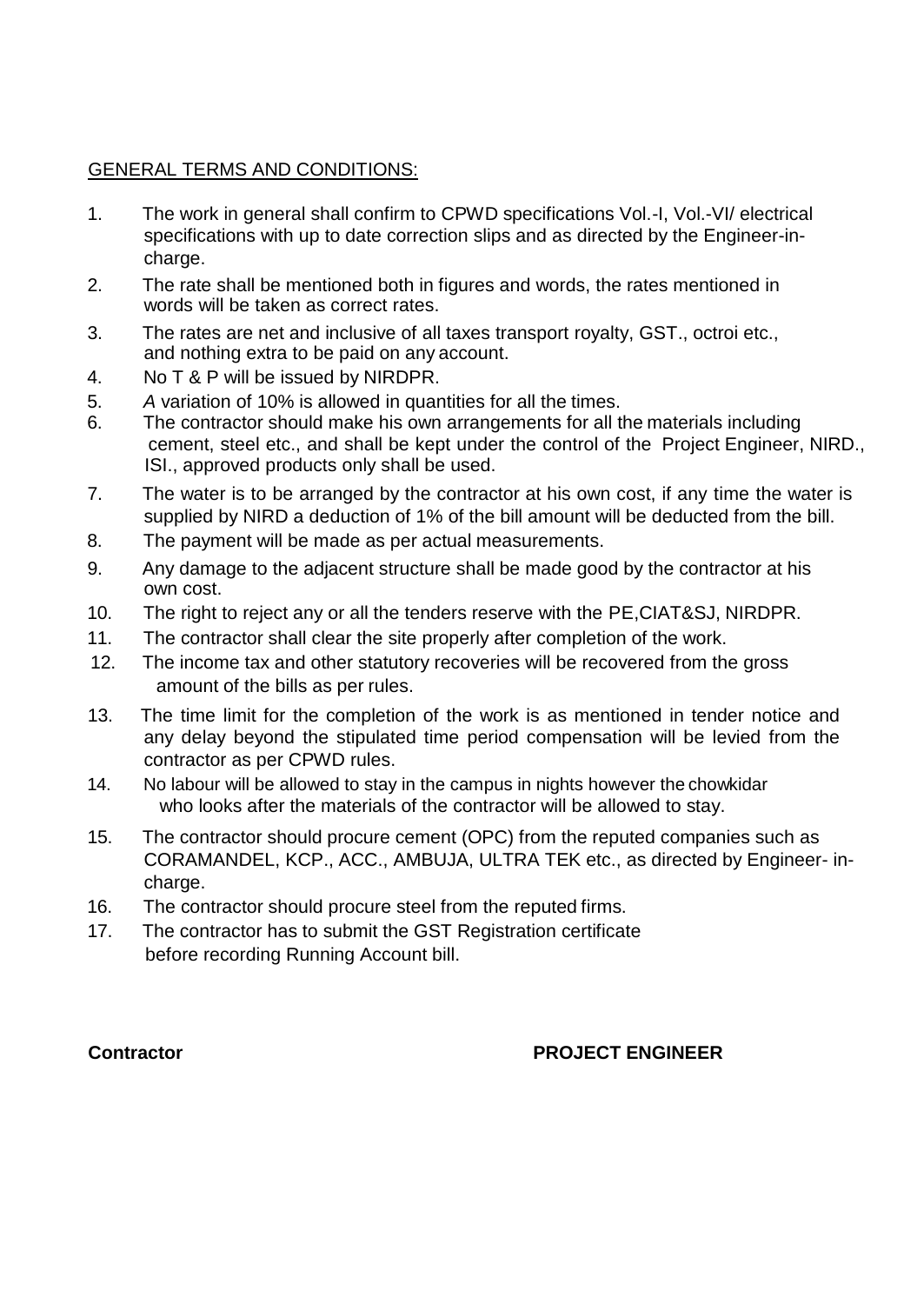### **LIST OF ACCEPTEP MAKES FOR ELECTRICAL WORKS AS PER CPWD**

| SI             | Description of item                                                                                                                                    | Preferred makes                                                         |
|----------------|--------------------------------------------------------------------------------------------------------------------------------------------------------|-------------------------------------------------------------------------|
| $\mathbf{1}$   | PVC insulated copper conductor SC FRLS & F.R/WP<br>copper conductor service cables (ISI marked)/<br>Subermersible cables                               | Finolex, standard, Anchor, Havells, power flex                          |
| $\overline{2}$ | PVC conduits (ISI marked)                                                                                                                              | Avon plast, diamond, Sudhakar                                           |
| 3              | PVC mini trunking                                                                                                                                      | Legrand, MK                                                             |
| $\overline{4}$ | MCB (ISI Marked)/ RCCB (ISI Marked)/ MCB<br>blanking plates                                                                                            | Schneider, Legrand, GE                                                  |
| 5              | MCBDB, Indl.Socket outlets isolator                                                                                                                    | Scheneider, Legtand, GE                                                 |
| 6              | <b>MCCB</b>                                                                                                                                            | GE, Legrand, Scheneider                                                 |
| $\overline{7}$ | Piano type (ISI marked), switches & sockets/call<br>bell/ buzzer                                                                                       | Anchor, Leader                                                          |
| 8              | Modular type:<br>Switches, sockets, boxes, plates/ sheets/ fan<br>regulators step type, telephone/ cable socket, TV<br>socket, LAN socket, accessories | Anchor Roma, MK, Toyamma                                                |
| 9              | UG cables                                                                                                                                              | RPG, Gloster, Universal, Havells CCI, polycab                           |
| 10             | Ceiling Rose (ISI marked)                                                                                                                              | Antex, Emperor, Anchor leader                                           |
| 11             | Phenolic laminated sheet (ISI marked)                                                                                                                  | Hylam, Formica                                                          |
| 12             | GI pipe (ISI marked)                                                                                                                                   | Zenith, Jindal, tata, SuryaPrakash                                      |
| 13             | Geysers/ Storage water heater                                                                                                                          | Crompton, USha, Bajaj, Racold                                           |
| 14             | PVC cable management system                                                                                                                            | MK, Legrand                                                             |
| 15             | SDFU                                                                                                                                                   | LL&T, GE, Siemens                                                       |
| 16             | PVC insulated copper conductor, telephone Cable,<br>FRLS & FR (ISI marked)                                                                             | Finolex, Standard, Anchor, L&T, Havells, Gloster,<br>Power Flex, Delton |
| 17             | Wall bracket fan                                                                                                                                       | Almonard, Crompton                                                      |
| 18             | Fresh Air fan/ Exhaust fan                                                                                                                             | Almonard, Crompton, USHA                                                |
| 19             | CFL fitting/ bilk head luminaries/ T-5. MH/ MPSV<br>luminaires                                                                                         | Phillips, Crompton, bajaj                                               |
| 20             | Steel conduits                                                                                                                                         | Gupta, Bharat                                                           |